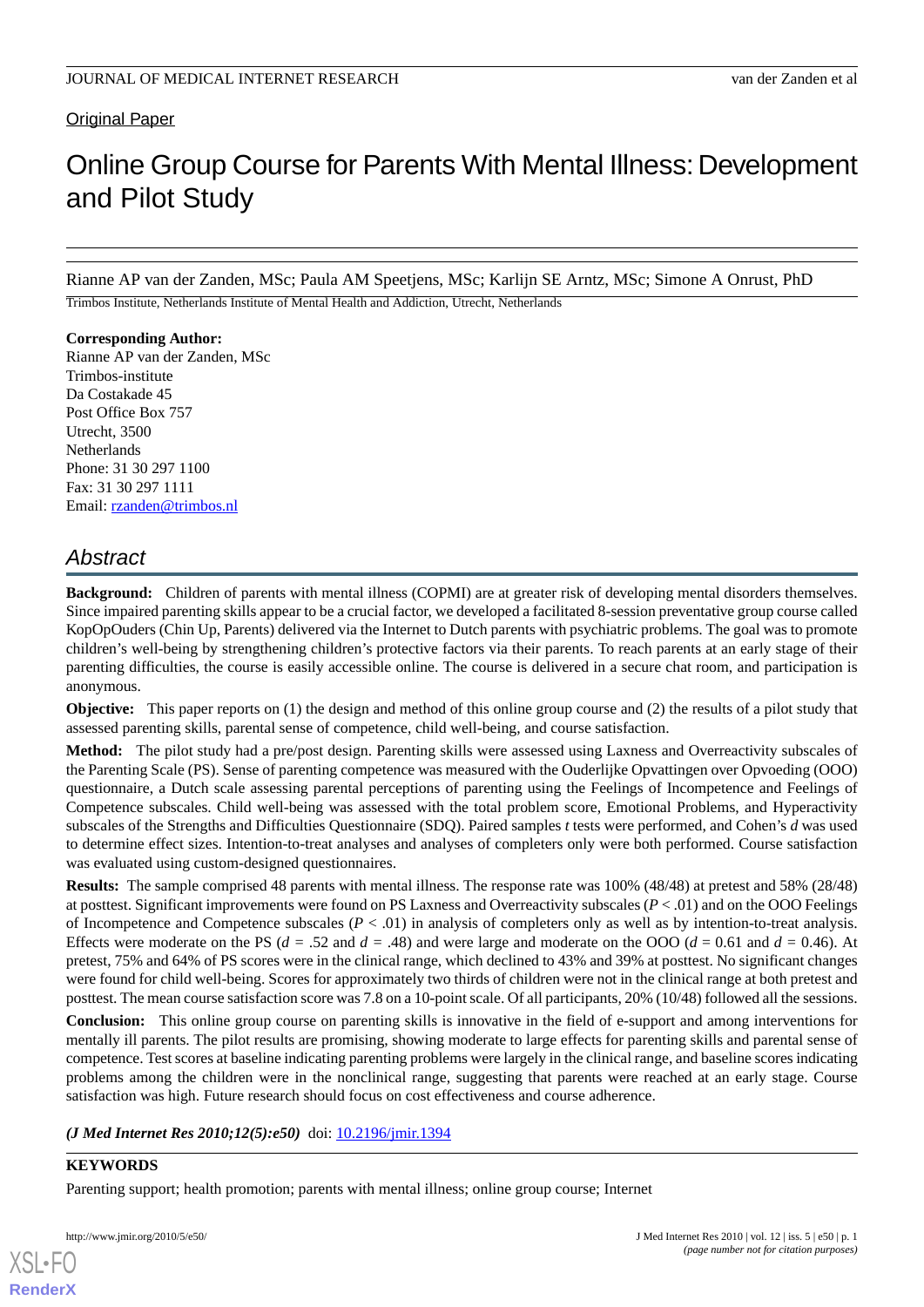# *Introduction*

Parenting is a complex social skill, and it can be heavily undermined by mental illness [[1\]](#page-8-0). Parental mental illness is a widespread phenomenon. One in four to five adults experience mental health problems at some stage of their lives [[2](#page-8-1)[,3](#page-8-2)], and a considerable proportion of them are bringing up children at the time. Every year in the Netherlands, 864,000 parents suffer psychopathology according to Diagnostic and Statistical Manual of Mental Disorders (DSM) criteria, and together they have 1.6 million children under 22 years of age [\[4](#page-8-3),[5](#page-8-4)]. Children of parents with mental illness are themselves at risk of developing mental disorders such as depression, anxiety, and alcohol or drug dependence [[5\]](#page-8-4). They are more likely than other children to have poorer communication skills and relationship or intimacy problems [\[6](#page-8-5)[-11](#page-9-0)]. The risks are substantial: children who have a parent with psychiatric problems are 1.5 times more likely to develop a mental disorder at some point in their lives than children without such parents (50% versus 30%), and as many as 66% develop disorders if both parents are mentally ill [\[4](#page-8-3),[5\]](#page-8-4). Despite this risk, a considerable number of children do not develop disorders, indicating that parental psychopathology alone does not explain the problem. The precise mechanisms through which children develop mental health problems are still unknown, but a combination of genetic, biological, social, and psychological risk and protective factors is generally assumed to be the cause [[12\]](#page-9-1).

#### **Risk Factors**

The presence of risk factors in children of parents with mental illness is associated with an increased probability of onset of major health problems as well as greater severity or longer duration of these problems [[13\]](#page-9-2). Knowledge of risk factors is crucial to illness prevention programs, as some factors can be alleviated or eliminated. Well-known risk factors that cannot be influenced directly by preventive intervention are the child's age at the onset of a parental disorder [[13\]](#page-9-2), genetic factors [[14](#page-9-3)[,15](#page-9-4)], and the severity and duration of parental illness [[16\]](#page-9-5). Yet the medical literature has also drawn attention to several types of risk factors that can be mitigated by preventive intervention. These are described below.

#### **Dysfunctional Parent-Child Interaction**

Parents with mental illness interact differently with their children than other parents. The parenting styles of mothers with unipolar depression, for instance, may be characterized by a flatter affect and less physical contact, lower levels of expressed approval or spontaneity, and more frequent anger [[9,](#page-9-6)[17](#page-9-7),[18\]](#page-9-8). Anxious parents exhibit high levels of control, disapproval, and overprotection towards their children [\[14](#page-9-3),[19\]](#page-9-9). Alcohol-dependent parents often show neglect and unpredictable behaviors [[6,](#page-8-5)[20](#page-9-10)]. A further danger is the increased risk of child abuse by parents with mental illness [\[20](#page-9-10),[21\]](#page-9-11). Parents may put age-inappropriate responsibilities on children, resulting in "parentification" of the child [\[22](#page-9-12)-[24\]](#page-9-13). In addition to behaviors and symptoms stemming from their mental illness, parents also experience feelings of shame and fears of losing custody of their children; these may also negatively affect parent-child interaction and may inhibit parents from seeking help [\[25](#page-9-14),[26\]](#page-9-15).

#### **Conflicts Between Parents**

In addition to the parents' individual problems, there may be problem-related conflicts between parents, for instance conflicts about an alcoholic parent's drinking. Parental stress and conflicts show associations with undue pressure and disapproval exerted on children [\[27\]](#page-9-16). Conflicts and stress can have a negative impact on the children [[11\]](#page-9-0).

#### **Partners and Lone Parents**

A mental disorder in one parent can put growing pressure on the well partner. If the partner can meet the challenge, the consequences for the family and the children may remain limited [[28\]](#page-9-17). Growing up in a single-parent family is in itself a considerable risk factor to children for developing mental disorders, and the combination with parental mental health problems adds extra weight [[29\]](#page-9-18).

#### **Protective Factors**

From the point of view of mental illness prevention, protective factors are at least as important as risk factors. Protective factors are conditions that improve an individual's resistance to risk factors and illness; they have been defined as "those factors that modify, ameliorate, or alter a person's response to some environmental hazard that predisposes to a maladaptive outcome" [\[13\]](#page-9-2). Although the evidence base on protective factors is still limited [\[6](#page-8-5)], the following factors have been identified in the literature:

- If a parent and child have a good relationship despite the parental disorder, the child's prognosis is significantly improved [\[23](#page-9-19)[,24](#page-9-13)].
- Strong support of the child by the unaffected parent may compensate for a deficit in support from the affected parent. In broader terms, a good relationship with at least one parent is a strong protective factor: a child can then cope with considerable difficulties without necessarily developing psychopathology. Social support from the unaffected parent, a sibling, or a support network or trusted person outside the family can help protect the child. Emotional and practical support are both important [[23](#page-9-19)[,30](#page-9-20)-[32\]](#page-9-21).
- Realistic self-appraisal on the child's part is crucial [[30](#page-9-20)[,33](#page-10-0),[34\]](#page-10-1).
- A clear understanding of the parent's problems can be very helpful [[4](#page-8-3)[,23](#page-9-19)].

#### **Parenting Support Programs**

According to a study by Goodman and Brumley [[35\]](#page-10-2) that compared depressed ( $n = 25$ ), schizophrenic ( $n = 53$ ), and well mothers  $(n = 23)$ , parenting style is a decisive factor for children's outcomes. The study showed that effects of a mother's illness on a child are mediated mainly through the quality of parenting as she practices it. Affectional involvement and parental responsiveness are particularly important for a child's social functioning.

Parenting style can be improved by parenting support programs. Many studies have shown that preventive parenting support has positive effects on parents' skills and sense of parental competence as well as on child well-being [[36-](#page-10-3)[41\]](#page-10-4). A well-known parenting program is the Triple P Positive Parenting

 $XS$  $\cdot$ FC **[RenderX](http://www.renderx.com/)**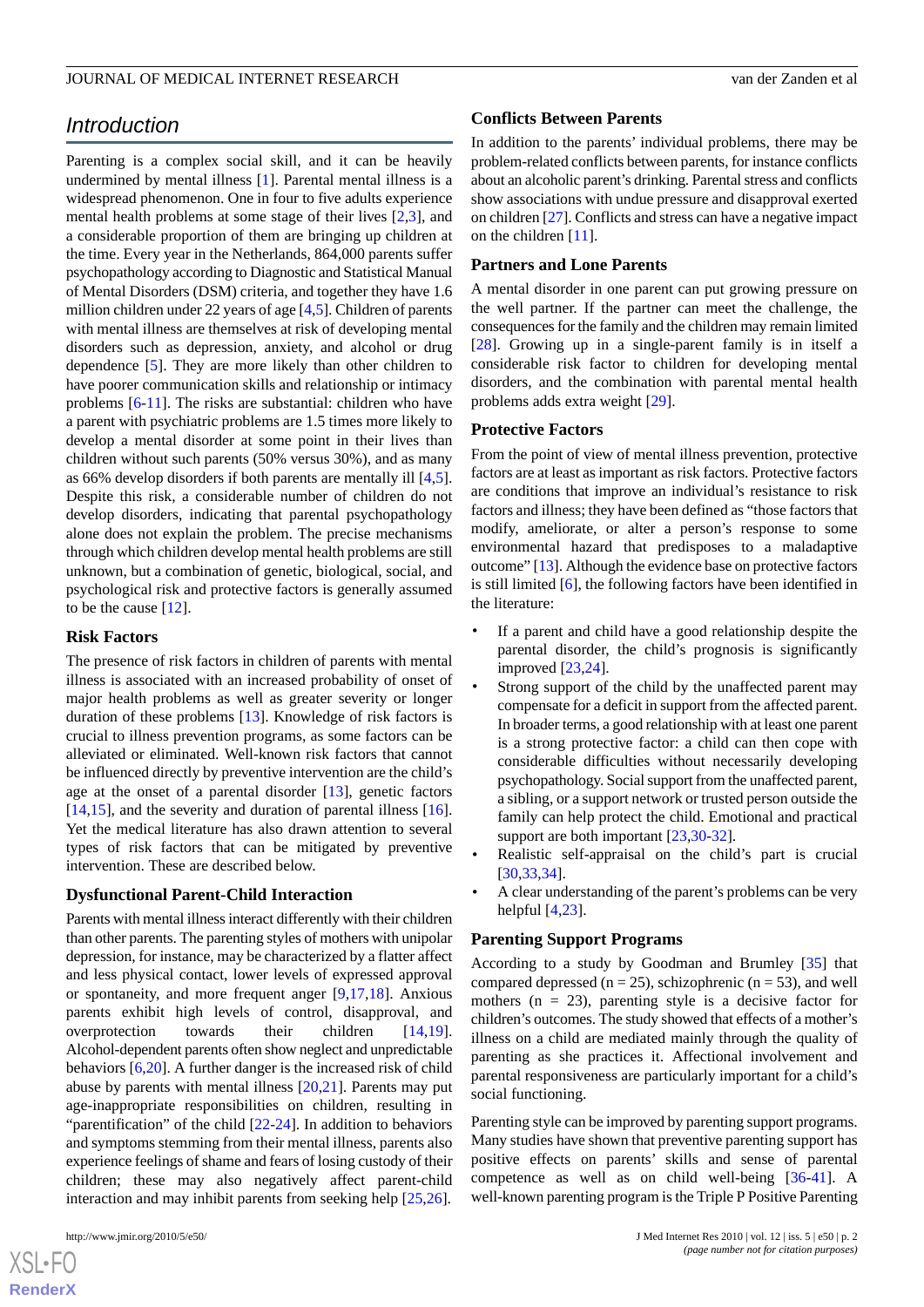Program. Level 4 of this program is indicated if the child has multiple behavior problems in a variety of settings and there are clear deficits in parenting skills. A meta-analysis examining the effects of level 4 of Triple P showed a moderate effect on the Parenting Scale (overall effect size  $d = 0.51$ ) and a large effect on the Parenting Sense of Competence Scale (overall effect size  $d = 0.67$ ). These are validated scales measuring dysfunctional discipline styles and parents' view of their competence as parents. [\[40](#page-10-5)]. In addition, moderate positive effects were found on the Behavior Problem scale as measured by the Eyberg Child Behavior Inventory (overall effect size *d*  $= 0.42$ ) [\[41](#page-10-4)].

## **Parenting Support Programs for Parents With Mental Illness**

Evidence-based parenting programs for parents with mental disorders are less common [\[12](#page-9-1),[42\]](#page-10-6). Also, the parental role remains an underexposed issue in the field of mental health treatment [\[43](#page-10-7)] even though it constitutes a fundamental part of a parent's identity. There are indications that parents' recovery from mental illness can be facilitated by a strengthening of their parental role [[44\]](#page-10-8).

According to a review by Fraser and colleagues [[12\]](#page-9-1), one of the few well studied, effective programs for parents with mental illness is the Preventive Family Intervention (FPI) from the United States [\[45](#page-10-9)], an intensive program that includes home visits to parents with mood disorders and their families. It is designed to improve communication about the disorder and its consequences for the children as well as to strengthen the children's resilience. A study [[45\]](#page-10-9) of 36 families that had a nondepressed child between the ages of 8 and 15 and a parent who had experienced affective disorder were randomly assigned to either the FPI intervention or a lecture discussion group. Children in the FPI group reported significantly greater understanding of parental affective disorder. Furthermore, children and parents had significantly better adaptive functioning in terms of changes in illness-related behaviors and attitudes (eg, increased communication with and understanding of the children). This intervention has also been implemented in the Netherlands.

Less intensive parenting support programs that are easily accessible and can reach parents at an early stage of parenting problems and children's problems are not yet available for parents with mental illness. The preventative intervention KopOpOuders (Chin Up, Parents), an online group course, is intended to fill this gap. The advantages of an online group intervention for this target group are that it is anonymous (important because participants may feel shame or may fear losing custody of their children), requires no traveling time or babysitter, and enables contact with other parents in similar situations. KopOpOuders may also reach parents who are not in touch with mental health services.

The KopOpOuders intervention is an innovative intervention in several ways. Online group courses are still rare in the entire field of e-support. Only two online studies have been reported worldwide [[46](#page-10-10)[,47](#page-10-11)]. These have involved chat room courses for adolescents with internalizing problems, and they have been associated with favorable effects using a pretest-posttest design. In one of the few studies of online parenting support, Taylor and colleagues [\[48](#page-10-12)] reported that a computer-based course combined with home visits and telephone coaching was associated with positive outcomes. Of a total of 128 goals set by 90 participants, 100% progress was made on 68 goals. Adherence to the program, which has been flagged as a potential disadvantage of e-interventions [\[46](#page-10-10),[47](#page-10-11)[,49\]](#page-10-13), was acceptable, with two thirds of participants completing all program elements. Finally, in the field of interventions for mentally ill parents, KopOpOuders is innovative because it is based on systematic evidence of risk and protective factors and parenting support theories.

#### **Objective**

This paper describes the design and method of the online group course KopOpOuders and reports on the results of a pilot study that assessed parenting skills, parental sense of competence, child well-being, and course satisfaction.

# *Methods*

### **The Parenting Support Course KopOpOuders.nl**

The purpose of the KopOpOuders intervention for parents with mental illness is to enhance their children's psychosocial well-being and to protect the children from developing mental health problems by improving their parents' skills. We based KopOpOuders on recognized theories relevant to parenting support—social learning theory [[50\]](#page-10-14), the theory of developmental psychopathology [\[51](#page-10-15)], and the contextual theory [[52\]](#page-10-16)—and we linked course components to the identified risk and protective factors. This is consistent with Fraser's [[12\]](#page-9-1) call to develop theory-based interventions for this target group. As our central focus was on the risk and protective factors for children that can be influenced by giving parenting support to their parents, we chose the following focal points for the preventative intervention [[4](#page-8-3)[,22](#page-9-12)-[24,](#page-9-13)[34](#page-10-1)]:

- strengthening parent-child interaction
- supporting the unaffected parent
- ensuring a support network or trusted person for each child
- reinforcing children's coping and social skills
- explaining the parental mental illness to the children.

[Textbox 1](#page-3-0) shows how we operationally defined these focal points.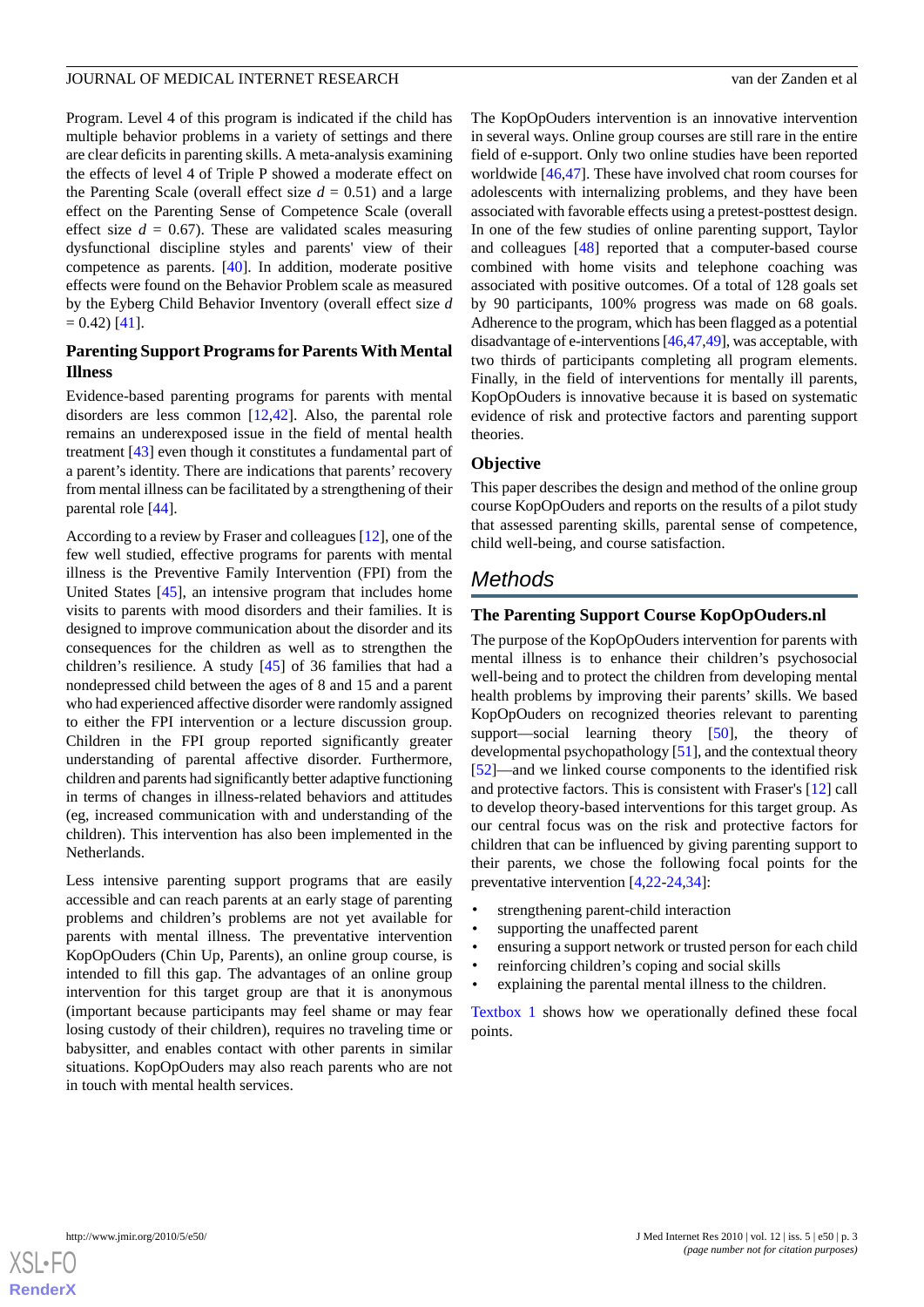#### <span id="page-3-0"></span>Textbox 1. Objectives of the online KopOpOuders course and their operational definitions

#### **(1) Good parent-child interaction**

- Parent feels less guilt and shame about the mental illness and about the consequences for the home situation.
- Parent knows what effects their own mental illness could have on the children.
- Parent knows which protective factors exist for the child and is able to strengthen these.
- Parent can articulate their own limitations and needs with respect to their parental role and can discuss these with a partner or trusted person.
- Parent learns general parenting skills (eg, setting limits, dealing with conflicts), puts these into practice, and has a realistic idea of "good-enough parenting."

#### **(2) Support from the well parent**

- Well parent feels less guilt and shame about the problems in the family.
- Well parent knows how to keep functioning well and cope with the situation.
- Well parent knows partner's limitations and needs with respect to the parental role and can discuss these with the partner.
- Well parent is able to support the partner in actively improving the partner's parental role.

#### **(3) Support network or trusted person**

- Parent knows his or her own support network and enlists its help when needed.
- Parent allows children to seek support from others.
- Parent has "emergency plan" in case of relapse.
- Parent is familiar with services available to self, partner, and children and knows how to seek help there if needed.

#### **(4) Children's coping skills and social competence**

- Parent knows the children's age-specific development tasks and gives them sufficient room to perform them.
- Parent allows children to seek support from others.
- Parent informs children in age-appropriate ways about the mental illness and absolves them of responsibility.
- Parent gives children room to express their feelings.
- Parent is familiar with available services for children and knows how to seek help from them if necessary.

#### **(5) Children's understanding of themselves and of the parental problems**

• Parent informs children in age-appropriate ways about the mental illness and absolves them of responsibility.

The KopOpOuders course is based on three mutually supportive principles. First, it facilitates the parents' learning potential by highlighting and addressing their shame and guilt about their illness. Second, it teaches some general principles of parenting as well as more specific skills needed in the unique situation in which the parents and children find themselves. Third, the participants practice and consolidate this knowledge. Chat sessions, videos, and home exercises are provided to support participants as they put into practice parenting skills such as talking to children about psychological or addiction problems, listening to children, and setting limits. Consolidating the knowledge is facilitated by having participants record what they learn in a "plan of action" and fill in a "parenting atmosphere meter" every day.

The online course consisted of eight 90-minute weekly sessions in a secured chat room facilitated by one or two trained health promotion workers from four Dutch mental health organizations. (If the facilitator was highly experienced, one was sufficient.) Each course group had a maximum of six participants with mental illness. Between sessions, parents did homework and practiced parenting skills in structured home exercises.

[XSL](http://www.w3.org/Style/XSL)•FO **[RenderX](http://www.renderx.com/)** Participants were encouraged to invite their partners to read the session transcripts on the screen and to help carry out the homework exercises. The course focal points listed in [Textbox](#page-3-0) [1](#page-3-0) were addressed systematically in the eight sessions. Session topics were as follows: (1) getting acquainted and discussing the family situations; (2) "good-enough parenting"; (3) communicating with your child; (4) child development and "parentification"; (5) giving attention to your child; (6) setting limits and dealing with conflicts; (7) social network and emergency plan; (8) preserving your gains and farewell.

The chat room in which the course was delivered was part of the public website www.kopopouders.nl, which provided written information and videos about mental illness and parenting, a user forum, and an email service through which users could get individual support from a health promotion professional. The secured chat room screen had two parts: the left part was for chatting, and in the right part, the facilitator could post short videos to enhance recognition or other information such as the session agenda or an outline or diagram. The chat room screen included emoticons that participants could use to add a feeling to a message. To sign up for the course, participants completed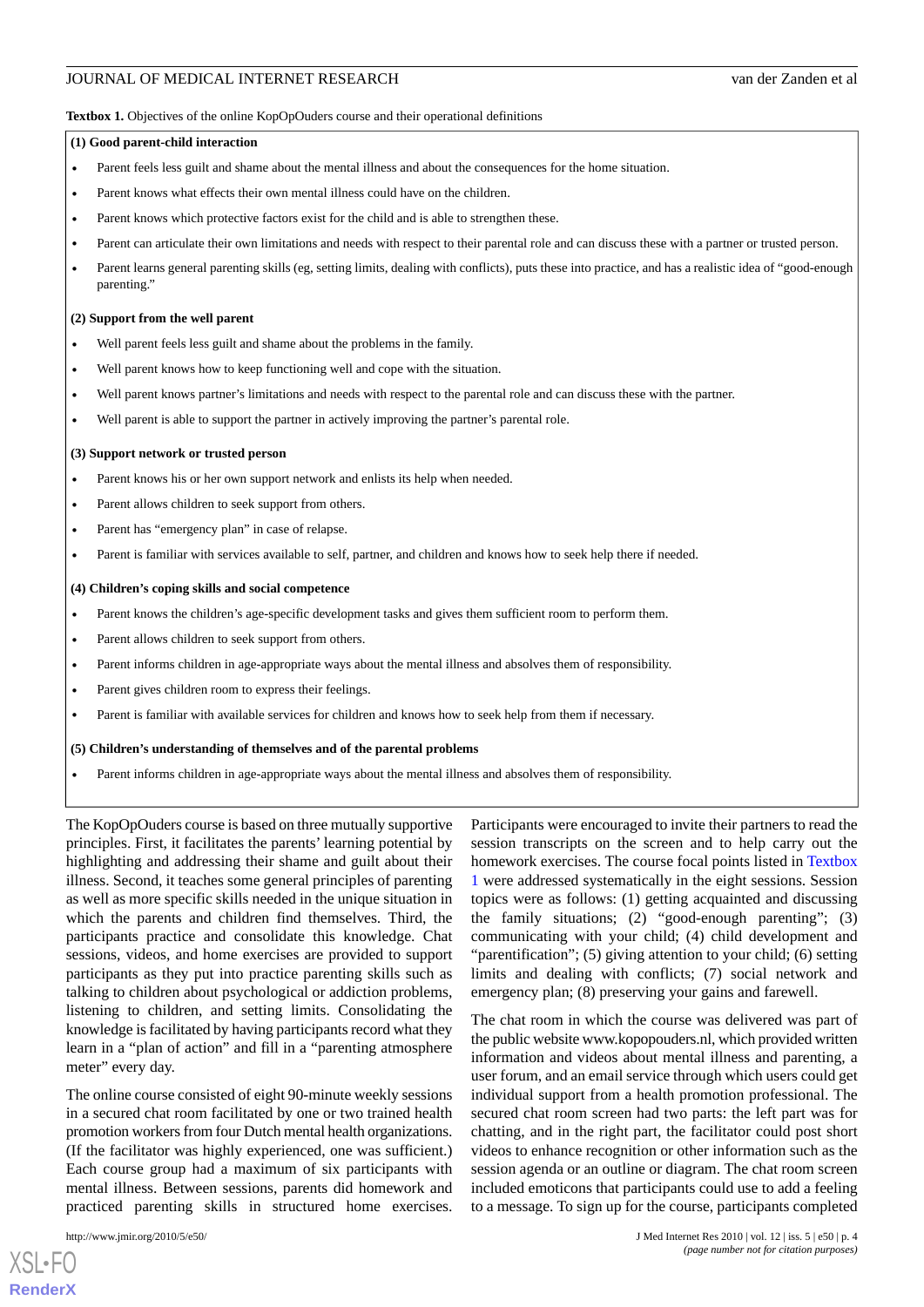online questionnaires. When accepted, participants received a log-in code. Registration was anonymous, but participants were asked to supply a mobile phone number to which an automatic text reminder could be sent half an hour before each weekly session.

#### **Sample**

From March 3, 2008, through May 13, 2009, 94 parents with mental illness, 88% of them female, enrolled in the KopOpOuders program. The parent's average age was 37 years with a range of 25 to 52 years (SD 6.8), and their children's average age was 7.7 years, with a range of 1 to 21 years (SD 4.8). Accepted for the intervention were 85 parents with mental illness; 6 others did not respond further after completing the initial questionnaires, and 3 were excluded because of the longtime placement of the child out of the home, there were no parental psychological problems, or the children were over 21 years of age. Of those parents accepted, 26 withdrew before the course started citing reasons that included an unstable home situation (divorce, relocation, starting a rehabilitation, training, or reintegration program), postponement of participation, or no reason. Ultimately, 59 parents with mental illness began the intervention, 48 of whom gave informed consent to take part in the pilot study. The reasons that 11 parents failed to provide consent are unknown, but these parents were all female, 8 (73%) lived in single-parent families, 11 (73%) had intermediate or lower vocational education, and most reported that they experienced a mood disorder or a borderline personality disorder.

In the informed consent group ( $n = 48$ ), 41 (85%) participants were female with a mean age of 37 years (SD 6.8); the mean age of their children was 6.7 years (SD 5.3). The following mental health problems were reported: depression or bipolar disorder (41%), personality disorder (38%), post-traumatic stress disorder (19%), attention-deficit/hyperactivity disorder (8%), anxiety disorders (6%), psychosis (6%), eating disorders (4%), alcohol addiction (4%), and autism (2%). Comorbidity was reported by 33% (16/48). Of the 48 participants, 28 (58%) lived in two-parent families or stepfamilies, 40 (83%) had one or two children, 27 (56%) were married, 43 (90%) were of Dutch ethnicity (the others were Belgian, Turkish, and Danish), 20 (42%) had intermediate and 13 (27%) higher vocational education, 25 (52%) had jobs or attended reintegration programs, and 45 (93%) had received professional psychological help from a mental health service. The partners of the mentally ill parents were not involved in the study.

#### **Recruitment and Screening**

Parents with mental health problems were recruited via the website, www.kopopouders.nl, or through recruitment materials distributed by four implementing mental health agencies, both internally, and to other mental health services in their regions. These included general practitioners, social services, and homecare services in four rural and urban regions in the Netherlands. Parents applied for the course via the website by completing questionnaires about their childrearing situation and the nature of the problems. Parents accepted for the course were also asked for their consent to take part in the study. Exclusion criteria for course acceptance were long-term placement of the

children out of the home, severe personality or behavioral problems of children, the presence of acute crisis situations, and insufficient proficiency in Dutch.

#### **Measures and Design**

At the start of the course (at pretest), parents completed questionnaires on parenting practices, child behavior, and sociodemographic background. The course comprised eight 1.5-hour sessions. At the end of the eighth session (posttest), participants completed questionnaires on course satisfaction, parenting practices, and child behavior.

#### *Parenting Skills*

To assess parenting practices, we used 12 questions from the Laxness and Overreactivity subscales of the Dutch version of the Parenting Scale (PS) [[53-](#page-10-17)[55\]](#page-10-18). These scales measure the parenting style during the last two months on a 7-point scale. Subscale Laxness measures the degree in which parents apply a permissive parenting style. An example of the questions in the subscale Laxness is: "When I say my child can't do something…I let my child do it anyway." The response choices range from 0, "never or rarely" to 7, "I stick to what I said." The subscale Overreactivity measures the degree of authoritarian parenting style and a parent's appropriate reaction to child behavior. An example is: "When my child misbehaves, I spank, slap, grab, or hit my child." The response choices range from 0, "never or rarely" to 7, "most of the time." Both subscales consist of 6 items. The corresponding scores sum up to a total subscale score with a range of 6 to 42. A low score means use of effective parenting skills, and a high score indicates a dysfunctional parenting style. Both subscales, Laxness and Overreactivity, tested as reliable with Cronbach alpha (Laxness .79; Overreactivity .88). The original Parenting Scale in English included an additional subscale, Verbosity, intended to measure the degree of verbalization of parenting reactions. The internal consistency of this subscale has been found to be unsatisfactory [[56](#page-10-19)[-59](#page-11-0)]. Therefore, this subscale was not included in the study. Without including a score for the subscale Verbosity, the total problem score in the short Dutch PS is not reliable [\[54](#page-10-20),[55\]](#page-10-18). Therefore, the total score was not included in the analyses. The parenting scale has cutoff scores that can be used for a clinical assessment of dysfunctional parenting. For Laxness, the clinical cutoff score is 2.8 and higher, and for Overreactivity the cutoff score is 3.0 and higher [[54](#page-10-20)[,55](#page-10-18)]. The percentage of parents with scores within the clinical range of the questionnaire is reported in the "Results" section.

#### *Parental Competence*

Sense of parental competence was measured with a Dutch scale assessing parental perceptions of parenting: the Ouderlijke Opvattingen over Opvoeding questionnaire (OOO). The OOO has 11 questions that can be divided into two subscales: Feelings of Incompetence (6 items) and Feelings of Competence (5 items). Answers are rated on a 6-point scale with categories ranging from 1, "completely disagree" to 6, "completely agree." The 6-item Incompetence scale of the OOO is a subscale taken from the Nijmegen Parenting Stress Index, short version [[60\]](#page-11-1). The scores for this subscale range from 6 to 36; the higher the score, the more incompetent a parent feels. An example is:

 $XSJ \cdot F$ **[RenderX](http://www.renderx.com/)**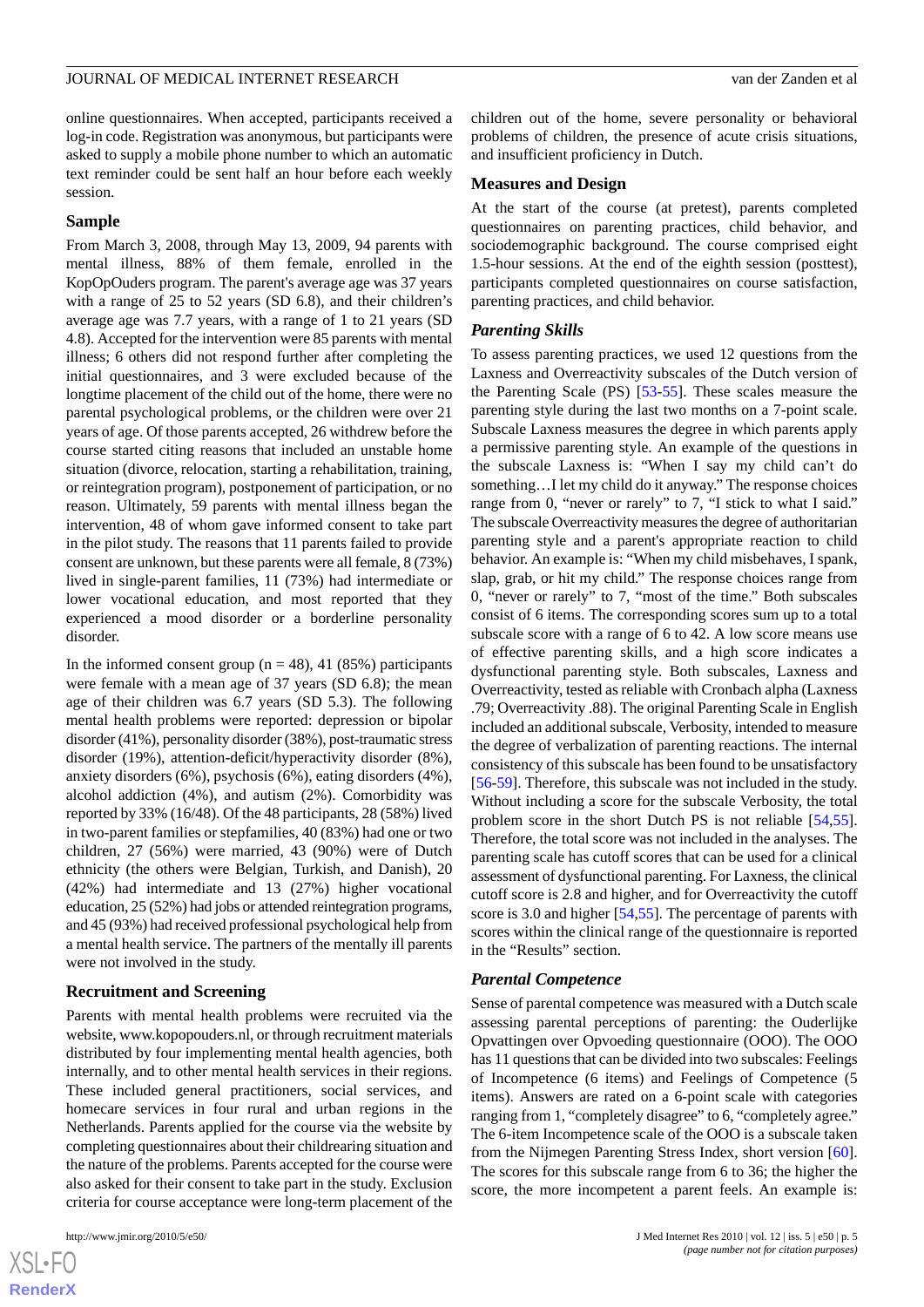"Parenting my child is more difficult than I thought it would be." The 5-item Competence scale of the OOO is taken from the Parenting Self-Agency Measure [\[61\]](#page-11-2). The scores range from 6 to 30; the higher the score, the more competent a parent feels. An example is: "I feel confident in my role as parent." Both OOO subscales were reliable (Incompetence, alpha = .79; Competence, alpha  $= .74$ ). There are no clinical cutoff scores available for this questionnaire.

#### *Child Behavior*

The official Dutch 25-item Strengths and Difficulties Questionnaire (SDQ) [[62-](#page-11-3)[65\]](#page-11-4) was used to assess child behavior. It has 5 subscales and a total of 25 items each of which can be rated 0, "not rue," 1, "partly true," or 3, "true." Subscales are Emotional Problems Scale, Behavior Problems, Hyperactivity, Peer Problems, and a Pro Social Behavior scale. Range of scores per subscale are 0 to 10, and the range of the total problem score is 0 to 40 (Pro Social scale is not included in the Total Problem score.) A higher score indicates more problem behaviors except for subscale Pro Social Behavior where a higher score means less problem behavior. The first subscale measures the emotional problems of the child. An example item from this subscale is, "My child often complains of headaches, stomach aches." The clinical cutoff score is 5, meaning that scores above 5 indicate clinical problems, in this case abnormal emotional problems, which may be an indication for professional intervention. The second subscale measures the conduct problems of the child. An example item of this subscale is, "My child often has temper tantrums or hot tempers." The clinical cutoff score for this scale is 4. The third subscale measures hyperactivity. An example item of this subscale is, "My child is restless, overactive, cannot stay still for long." The clinical cutoff score for this scale is 7. The fourth subscale measures peer problems. An example item of this subscale is, "My child has at least one good friend." The clinical cutoff score is 7. The final subscale measures pro social behavior. An example item of this subscale is, "My child is considerate of other people's feelings." The clinical cutoff score is 4, and in the case of this subscale, scores of 4 and below indicate that there are abnormal social behavior problems that may be an indication for professional intervention. Finally, the total problem score has a clinical cutoff score of 14, meaning that scores above 14 indicate abnormal emotional and behavior problems [[66\]](#page-11-5). Two of the subscales, Emotional Problems and Hyperactivity, and the total problem score were reliable in the present study. Cronbach alphas for these scales were .86, .72, and .79, respectively. Cronbach alphas for the subscales Behavioral Problems, Peer Problems, and Pro Social Behavior were .33, .43, and .55, respectively, were considered not reliable, and were omitted from further analysis. The SDQ has Dutch clinical cutoff scores presented above, and the percentage of scores within the clinical range of the questionnaire are reported in the "Results" section.

#### *Family Background*

A sociodemographic questionnaire gathered background data on the participants, such as family features, socioeconomic

status, work status, number of children, problems within the family, and the motives for taking the course. An example item was, "What describes your family best?" The choices were: (1) regular family, that is, both parents are biological or adoptive parents; (2) stepfamily, that is, two parents one of whom is a stepparent; (3) single-parent family; (4) other.

#### *Course Satisfaction*

Participants' overall satisfaction with the intervention was measured at posttest on a 10-point scale using a custom-designed evaluation questionnaire in which 10 represented highly satisfied and 1 represented highly dissatisfied. Satisfaction was also evaluated through questions on course techniques, organization, and content. Example items were, "Did you encounter technical problems using the chat room?" "How satisfied are you with the content of session 1, session 2, and so on." Items were rated from 1 to 10.

#### **Statistical Analyses**

KopOpOuders is an innovative e-parenting support intervention designed for a specific group of parents. Though negative results were not expected, two-sided paired samples *t* tests were conducted for conservative reasons. These results from a completer analysis of completers (ie, participants who completed the course) are reported in [Table 1.](#page-6-0) We also conducted analyses based on the intention-to-treat-principle, using the conservative "last observation carried forward" method in which missing values at posttest were replaced by the value at pretest, in addition to an analysis using regression imputation where all missing values were imputed. The later was implemented in Stata version 9.4 [[67\]](#page-11-6). Effect sizes were calculated as Cohen's *d* that is, mean at pretest minus mean at follow-up divided by the standard deviation (SD) at pretest. Values of *d* less than 0.32 were interpreted as small effect sizes, values from 0.33 to 0.55 as moderate, and values from 0.56 to 1.20 as large [\[68](#page-11-7),[69\]](#page-11-8). Using the SD at pretest to divide the calculated difference between the pre and post mean score is more conservative than using the mean pre/post SD. Descriptive statistics were used to determine how satisfied participants were with the content and design of the course. Responses to open questions on the evaluation forms were coded as quantitative data.

# *Results*

#### **Response Rate**

The sample comprised 48 parents with mental illness who consented to study participation and took part in one or more course sessions. Response rate at pretest was 100% (48/48) and at posttest 58% (28/48). A logistic regression analyses with dropout at posttest as the dependent variable was executed. Participants who completed the course did not significantly differ from participants who dropped out of the study on any of the measured variables.

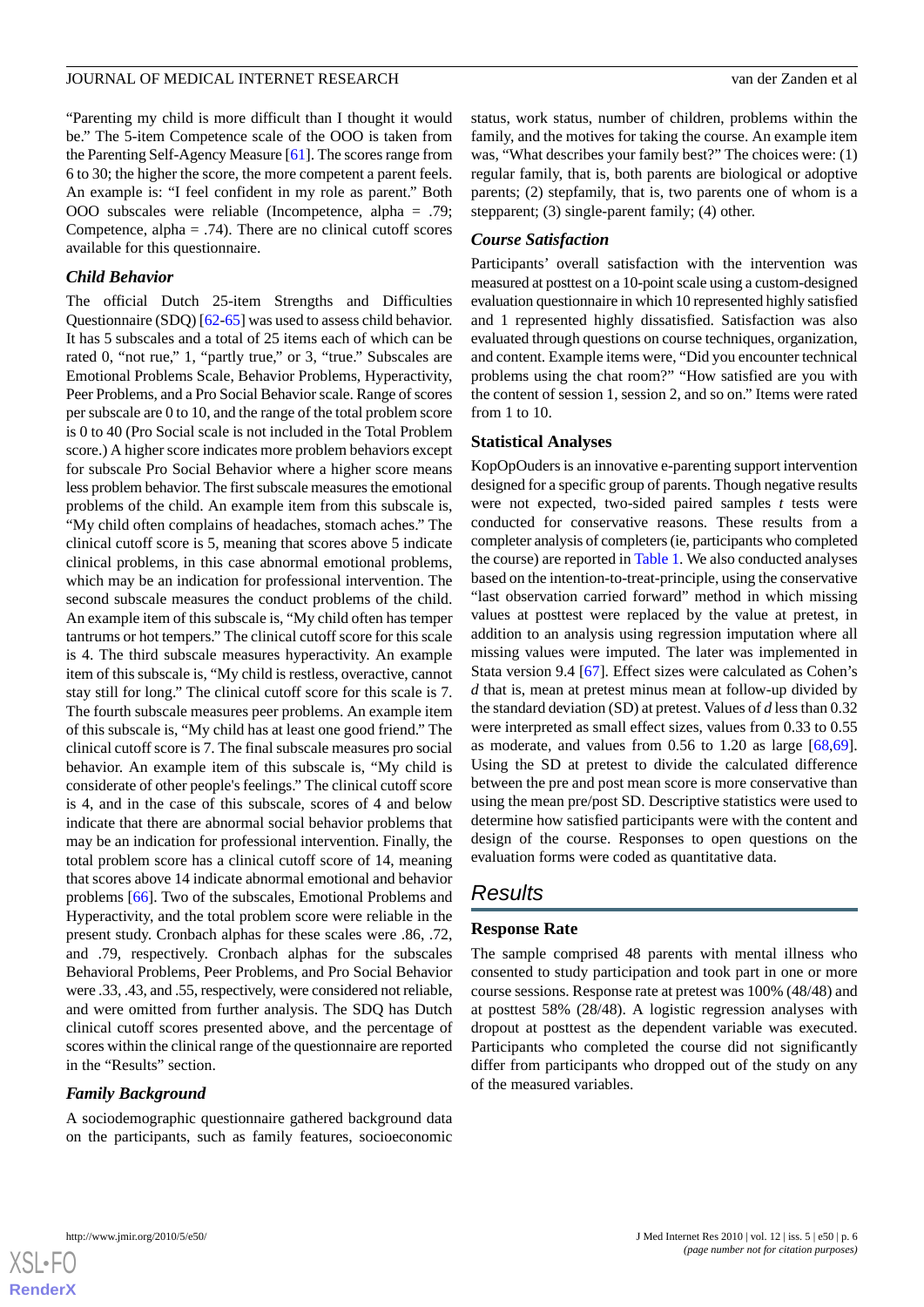<span id="page-6-0"></span>Table 1. Short-term intervention effects on parenting skills, sense of parenting competence as measured by Ouderlijke Opvattingen over Opvoeding (parental beliefs about parenting-questionnaire) and child well-being as measured by the Strengths and Difficulties Questionnaire ( $n = 28$ )

|                           | At Pretest |           |                                 |       | At Posttest     |                                 |                   | $t$ test  |      |  |
|---------------------------|------------|-----------|---------------------------------|-------|-----------------|---------------------------------|-------------------|-----------|------|--|
| <b>Test and Subscale</b>  | Mean       | <b>SD</b> | Scores in the<br>Clinical Range | Mean  | SD <sub>1</sub> | Scores in the<br>Clinical Range | $\mathfrak{t}$    | $P$ Value | d    |  |
|                           |            |           | $\%$                            |       |                 | $\%$                            |                   |           |      |  |
| <b>Parenting skills</b>   |            |           |                                 |       |                 |                                 |                   |           |      |  |
| Laxness                   | 3.41       | 1.08      | 75%                             | 2.85  | 0.79            | 43%                             | 2.90 <sup>a</sup> | .007      | 0.52 |  |
| Overreactivity            | 3.71       | 1.56      | 64%                             | 2.97  | 1.12            | 39%                             | 4.02 <sup>a</sup> | .000      | 0.48 |  |
| 000                       |            |           |                                 |       |                 |                                 |                   |           |      |  |
| Feelings of incompetence  | 26.32      | 5.62      |                                 | 22.88 | 5.01            |                                 | $3.13^{a}$        | .004      | 0.61 |  |
| Feelings of competence    | 18.57      | 4.66      |                                 | 20.70 | 3.69            |                                 | $2.81^{a,b}$      | .009      | 0.46 |  |
| <b>SDQ</b>                |            |           |                                 |       |                 |                                 |                   |           |      |  |
| <b>Emotional problems</b> | 4.36       | 3.08      | 36%                             | 3.75  | 2.61            | 32%                             | 1.57              | .13       |      |  |
| Hyperactivity             | 5.75       | 2.50      | 39%                             | 5.01  | 2.97            | 25%                             | 1.97              | .06       |      |  |
| Total problems            | 15.11      | 6.20      | 36%                             | 13.67 | 6.91            | 36%                             | 1.88              | .07       |      |  |

 ${}^{a}P$  < .01

<sup>b</sup> The negative result is consistent with prediction and represents a positive change since parents feel more competent.

#### **Effects on Parenting Behavior**

[Table 1](#page-6-0) summarizes the results of the completers-only analyses. The parents' laxness and overreactivity ratings decreased significantly in the course of the intervention; effect sizes were moderate  $(d = 0.52$  and  $d = 0.48$ ). The Dutch Parenting Scale defines clinical cutoff scores; the percentages of parents scoring in the clinical range declined from 75% to 43% for laxness and from 64% to 39% for overreactivity. Feelings of parenting incompetence also diminished significantly from pretest to posttest, reflecting a large effect (*d =* 0.61). Feelings of competence grew and showed a moderate effect size (*d =* 0.46). The negative *t* test value is consistent with predictions of increased competence of parents. No clinical range has been defined for the OOO scale. Both intention-to-treat analyses (with missing values imputed according to the "last observation carried forward" and "regression imputation" methods) confirmed the outcomes of the reported completers-only-analyses.

#### **Effects on Child Behavior**

Results of the completers-only analyses are presented in [Table](#page-6-0) [1.](#page-6-0) Parental reports indicated some trends in effects on their children's behavior. Hyperactivity and total problems declined but not significantly ( $P < 0.10$ ); effect sizes were small ( $d = 0.30$ ) and  $d = 0.23$ ). No significant effects were found for emotional problems. The results from the intention-to-treat analyses were consistent. Slightly over one-third of children had scored in the clinical range on each SDQ subscale at pretest, and this remained unchanged at posttest except for a nonsignificant decrease on the hyperactivity subscale.

#### **Course Satisfaction**

The course satisfaction questionnaire was completed by 27 parents at the end of the intervention. Their overall mean satisfaction rate was 7.8 on a 10-point scale. The highest-rated course topic was "giving better attention to your child" (mean score 8.0). Most parents indicated that the intervention had met their expectations well. The best-met expectation was "learning to deal better with feelings of shame, guilt, and incompetence," which was cited by 100% (14/14), followed by "finding sympathy and recognition by sharing experiences," cited by 73% (11/15) of parents. Satisfaction with the course facilitators was high: 78% (21/27) of parents found facilitators involved and supportive. A large majority of parents, 74% (20/27), considered the online intervention a better way to receive professional help than a face-to-face intervention. Most parents, 70% (19/27), responded that they would definitely recommend the intervention to other parents. Satisfaction was also expressed with the anonymity of the course, the opportunity to participate without leaving home, and the fact that no child care was needed. Most parents, 78% (21/27), were satisfied with the duration of the sessions, and 89% (24/27) with the interval between them; 52% (14/27), were satisfied with the number of sessions, but 44% (12/27) would have preferred more sessions. The course homework, including the practicing of parenting skills, was deemed fairly relevant to relevant by 100% (27/27) of the parents. Points for improvement were also suggested, with 41% (11/27) desiring more personal email contact with facilitators and a few participants wanting telephone or face-to-face contact. Some 30% (8/27) of parents expressed dissatisfaction with the number of dropouts from the course; others valued the greater personal attention in the smaller stay-behind groups.

#### **Course Adherence**

Of the 59 parents who began the course, 42% (25/59) took part in fewer than four sessions, and 57% (34/59) in four sessions or more; 37% (22/59) attended seven or eight sessions, and 20% (12/59) all eight sessions. The reasons reported for dropping

```
XSL•FO
RenderX
```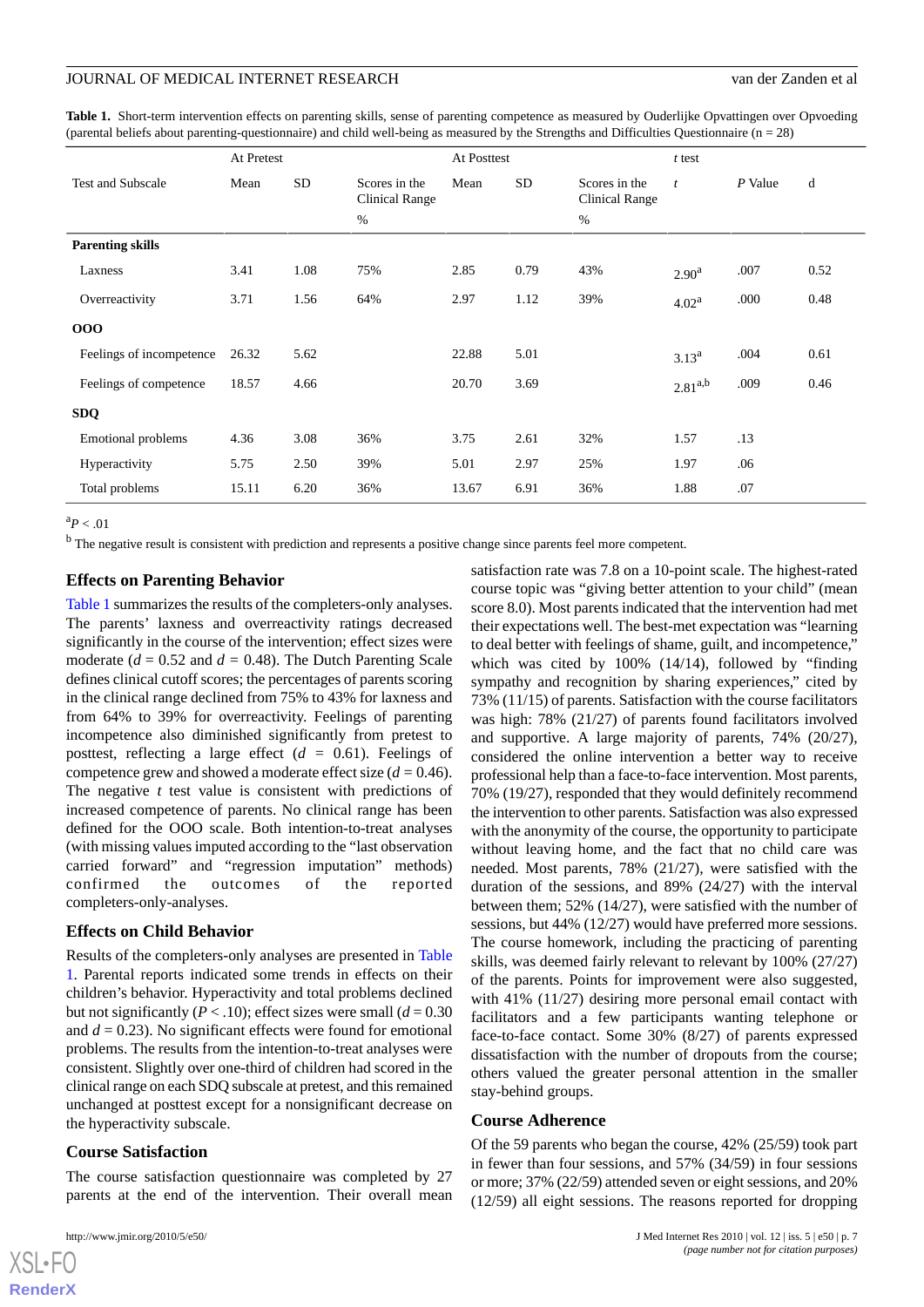out during the course were varied, but often involved unstable home situations (eg, relational problems and divorce, relocation, or starting a reintegration program). As reported above, completers did not significantly differ from participants who dropped out of the study on any of the measured variables, indicating that loss-to-follow up was random.

# *Discussion*

#### **Principal Results**

At the onset of the study, many parents scored in the clinical range on parenting skills, indicating that they were facing serious childrearing problems. At the conclusion of the course, a large proportion of parents had moved out of the clinical range; the percentages of parents in clinical ranges for laxness and overreactivity at pretest (75% and 64%) had decreased by posttest to 43% and 39%, respectively.

Parenting skills of laxness and overreactivity ( $d = 0.52$  and  $d =$ 0.48) decreased, parental sense of competence  $(d = 0.61)$ increased, and feelings of incompetence  $(d = 0.46)$  decreased, indicating that parents were less likely to overreact or underreact to child behavior, that parents were responding to behavior appropriately on the basis of its severity, and that parents felt more empowered in their parenting and thus less likely to generate insecure attachment styles and poor outcomes for the children [\[70](#page-11-9)]. The effect sizes on parenting skills and sense of competence were comparable to those seen in studies of level 4 of the parenting program Triple P.

In terms of children's problems, the pilot results showed a decline, though not significant, on the SDQ scores. This contrasts with a significant finding for behavior problems from the Triple P level 4 program, which showed significant, moderate effects on the Eyberg Child Behavior Inventory (overall effect size  $d = 0.42$ ) [\[41](#page-10-4)]. The difference in outcome may be explained by the fact that children's problems at baseline in the Triple P study were in the clinical range, while those in our study were largely in the nonclinical range.

The fact that baseline parenting problems were largely in the clinical range and child problems in the nonclinical range suggests that parents were reached at an early stage of their parenting difficulties. The course satisfaction was high, with a mean score of 7.8 (10-point scale). The course adherence seemed to be a point for improvement and further research; 57% (34/59) followed half of the sessions or more, and only 20% (12/59) of the parents followed all the sessions. Finally, 93% (45/48) of the participants had received professional psychological help from a mental health service. This indicates a limited achievement of the aspiration to reach parents who had not been in contact with a mental health service. It is unknown, however, when these contacts took place; if this was long before the course attendance, the potential benefit of this online intervention might have been realized.

#### **Limitations**

The most significant limitation of the study was the lack of a comparison group, making it impossible to conclude whether the significantly improved parenting competence was attributable to the course or to some other fact. The effect sizes

from the trial may well have been inflated because they constituted the effects of spontaneous recovery and of nonspecific effects. It is thus likely that effect sizes in a well-controlled trial would be considerably smaller. A second limitation of this pilot study was the relatively small size. This precluded undertaking specific subanalyses, for example, to predict outcome from parent and child factors. A third limitation was the self-report nature of the quantitative parenting data. However, in keeping with the digital and anonymous nature of the intervention, independent observations were not feasible. Data on child behavior were based on reports of the parents rather than independent raters, and may have been biased. A final limitation was the lack of data from the period following the intervention so that it is not known whether the observed improvements continued, strengthened, or diminished in the longer term.

#### **Implications for Future Research Directions**

Future research on KopOpOuders will involve a controlled trial for measuring the effects of the intervention, including longer-term effects, on parenting and on child wellbeing. Cost-effectiveness analyses will be undertaken. The costs of the online course in terms of facilitator time are about the same as costs for face-to-face courses, but these costs are lower compared with costs of individual or family counselling. The expected short-term and long-term savings of online parenting courses lie in lower costs associated with work absenteeism and eventual treatment or care for parents and children.

Because the sample included a group of parents with mixed diagnoses, further analysis will examine diagnostic, symptom, and other variables that predict outcome. Future research should also target the role of the other partner or well partner and measure well-being. Finally, another area to explore is how the target group could be better reached.

Course adherence has been found to be associated with the success of a range of mental health programs [\[71](#page-11-10)], yet little research has been done to analyze adherence to these programs or the factors that can improve adherence [\[49](#page-10-13)]. We monitored course adherence in the present study, but little other material on online parenting support is available for comparison. The study of Taylor and colleagues [[48\]](#page-10-12) reported on a computer-based parenting course combined with five home visits and telephone coaching. The course adherence was as follows: 66% (59/89) completed all of the program elements and 76% (68/89) completed more than half of the program. These results are more favourable than those of our study in which 20% (12/59) of the parents followed all the sessions and 57% (34/59) followed half of the sessions or more. The higher course adherence in the study by Taylor et al may be explained by different factors. First of all, in the study by Taylor et al, the participants were not anonymous and the program comprised probably fewer elements than the KopOpOuders intervention. Also, the better mental condition of the parents may be an explanatory factor. In our study, parents often cited their unstable home situation, which usually appeared linked to their mental illness, as a motive for stopping. Similarly, Dutch experiences with face-to-face courses for mentally ill parents indicate that unstable situations at home often prompt

```
XS-FO
RenderX
```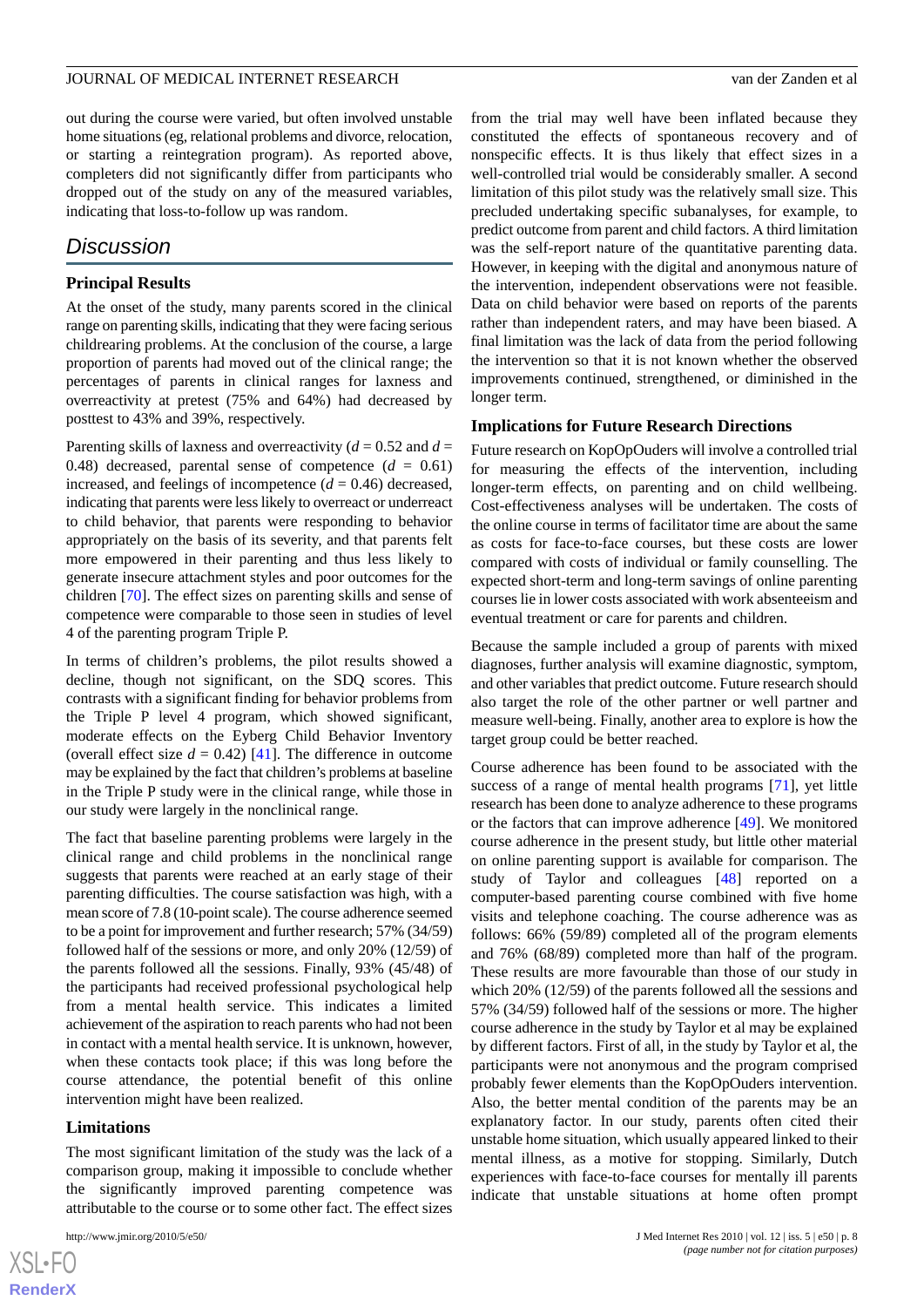participants to drop out. Another explanatory factor that may have led to better course adherence in the study by Taylor et al is the personal contact with a counselor through home visits and telephone coaching. This corresponds to our satisfaction survey in KopOpOuders, which revealed a desire by the parents for more personal contacts with the facilitator via email, which might have strengthened participants'commitment to the course. Future research should focus on factors that could improve course adherence and on the impact of adherence on the outcome.

# **Implications for Policy and Practice**

In view of the increasing numbers of children now in care [[72\]](#page-11-11), early preventative interventions need to be provided to at-risk groups in order to keep parenting problems from escalating. KopOpOuders.nl should fit well into low-threshold illness prevention programs. If the course is shown effective, its reach could be greatly extended by offering more courses and by intensifying recruitment efforts. One prerequisite for increasing delivery capacity is a clear funding structure for COPMI interventions as is now being developed in the Netherlands. Recruitment might be improved by advertising on relevant websites and in other media, as well as by embedding interventions like these in the continuum of youth services, thus enabling an effective referral pathway to the intervention.

The anonymity of the course was valued by the parents. This anonymity, however, does not fit with the established procedures of many health insurance companies, which require that parents are identified. A new funding structure for online services that preserve anonymity is proposed in the Netherlands. The funding structure for online interventions is now brought to the attention of several stakeholders under the Dutch Ministry of Health. We think the anonymity may be of great importance. Such anonymity may lower the barriers to seeking help and might probably help to lower the risk of child abuse. According to the Netherlands Mental Health Survey and Incidence Study of 7076 Dutch people [\[21](#page-9-11)], the risk of child abuse is two to three times higher for children of mentally ill parents as for other children. This includes all forms of abuse: physical, psychological, and sexual abuse, and emotional neglect. Given the clear association between child abuse and parental mental illness [[20](#page-9-10)[,21](#page-9-11)], and in view of these parents'feelings of shame and their fears of losing custody of their children  $[25,26]$  $[25,26]$  $[25,26]$  $[25,26]$ , the anonymity of online parenting support might breaking down barriers to their seeking help. On the other hand, what actions should course facilitators take if they suspect that child abuse is occurring? A protocol is now being drawn up by the developers of KopOpOuders to address this important issue; it will be submitted for approval to the professional sectors involved and to the Netherlands Health Care Inspectorate.

# **Conclusions**

Our pilot study gives reason for cautious optimism about the prevention of mental health problems in a large at-risk group—children of parents with mental illness (COPMI). The objectives of the online intervention, KopOpOuders, appear to have been nearly achieved: reaching mentally ill parents at an early stage of their parenting difficulties and enhancing their children's well-being by improving the parents' childrearing competence.

Future research, with a randomized controlled design, should examine the short- and long-term effectiveness of this intervention on parenting, child well-being, and the well-being of the parents. Future research should also focus on cost-effectiveness of the intervention and on course adherence and the factors that can improve it.

# **Acknowledgments**

KopOpOuders.nl was funded by the Achmea Eureka Foundation and the Rabobank Foundation

# <span id="page-8-0"></span>**Conflicts of Interest**

<span id="page-8-1"></span>Karlijn Arntz and Rianne van der Zanden are the authors of the online group course, KopOpOuders.nl.

# **References**

- <span id="page-8-2"></span>1. Ackerson BJ. Parents with serious and persistent mental illness: issues in assessment and services. Soc Work 2003 Apr;48(2):187-194. [Medline: [12718414\]](http://www.ncbi.nlm.nih.gov/entrez/query.fcgi?cmd=Retrieve&db=PubMed&list_uids=12718414&dopt=Abstract)
- <span id="page-8-3"></span>2. Kendler KS, Gallagher TJ, Abelson JM, Kessler RC. Lifetime prevalence, demographic risk factors, and diagnostic validity of nonaffective psychosis as assessed in a US community sample. The National Comorbidity Survey. Arch Gen Psychiatry 1996 Nov;53(11):1022-1031. [Medline: [8911225\]](http://www.ncbi.nlm.nih.gov/entrez/query.fcgi?cmd=Retrieve&db=PubMed&list_uids=8911225&dopt=Abstract)
- <span id="page-8-5"></span><span id="page-8-4"></span>3. Vollebergh W, de Graaf R, ten Have M, Schoemaker C, Dorsselaer S, Spijker J, et al. Psychische stoornissen in Nederland. Overzicht van de resultaten van Nemesis (Mental disorders in the Netherlands: Results from the Netherlands Mental Health Survey and Incidence Study NEMESIS). Utrecht, Netherlands: Trimbos-instituut; 2003.
- 4. Bool M, van der Zanden AP, Smit F. Children of parents with psychiatric problems, Factsheet Prevention. Utrecht, Netherlands: Trimbos-instituut; 2007.
- 5. Bijl RV, Cuijpers P, Smit F. Psychiatric disorders in adult children of parents with a history of psychopathology. Soc Psychiatry Psychiatr Epidemiol 2002 Jan;37(1):7-12. [Medline: [11924749\]](http://www.ncbi.nlm.nih.gov/entrez/query.fcgi?cmd=Retrieve&db=PubMed&list_uids=11924749&dopt=Abstract)
- 6. Cuijpers P, Scholten M, Conijn B. Verslavingspreventie: een systematische overzichtsstudie (Prevention of addiction: a systematic review). Den Haag, Netherlands: ZonMw; 2005.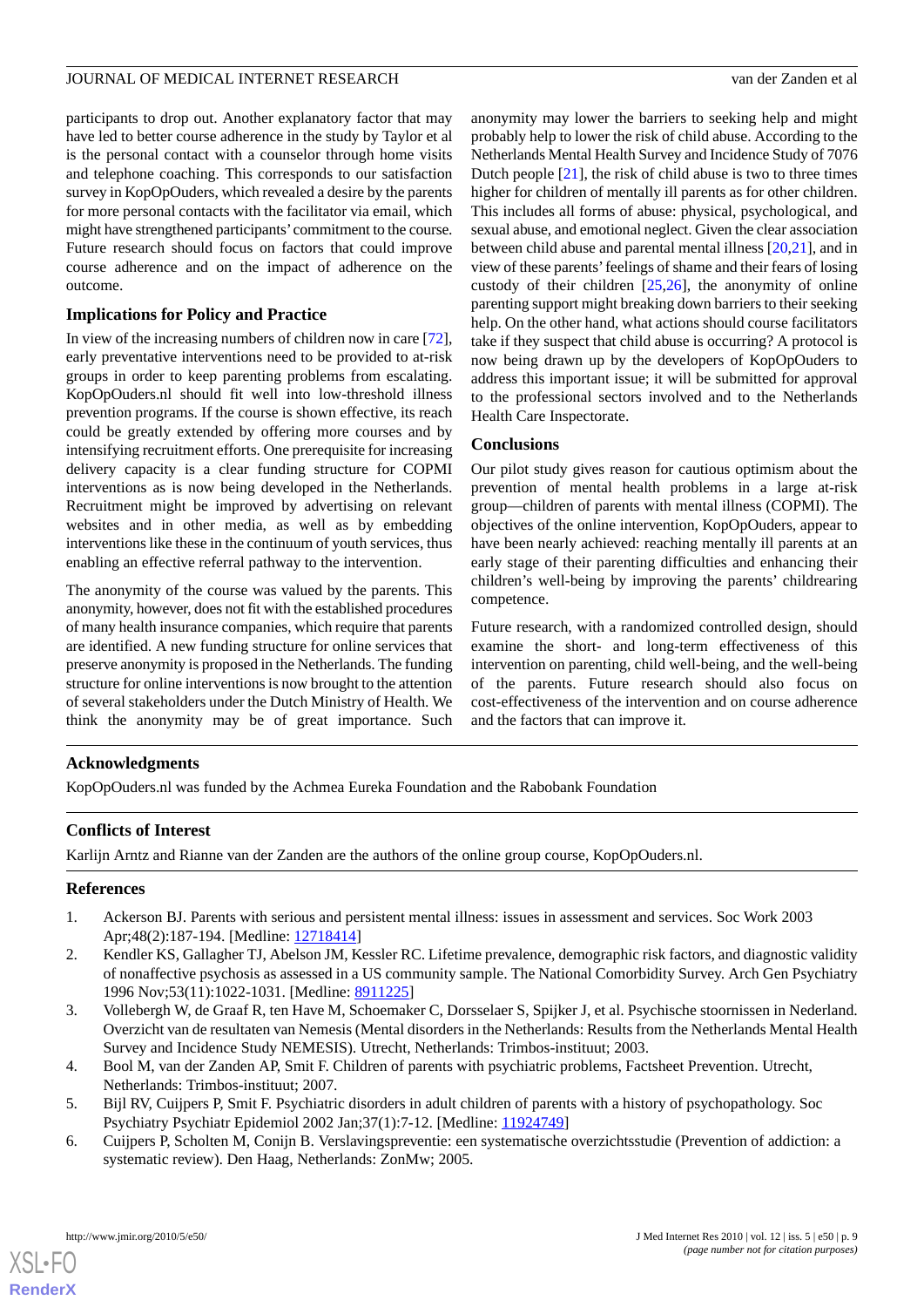- 7. Beardslee W, Schultz L, Selman R. Levels of social-cognitive development, adaptive functioning, and DSM-III diagnosis in adolescent offspring of parents with affective disorders: Implications of the development of the capacity for mutuality. Dev Psychol 1987;23:807-815.
- <span id="page-9-6"></span>8. Cuijpers P, Langendoen Y, Bijl RV. Psychiatric disorders in adult children of problem drinkers: prevalence, first onset and comparison with other risk factors. Addiction 1999 Oct;94(10):1489-1498. [Medline: [10790901](http://www.ncbi.nlm.nih.gov/entrez/query.fcgi?cmd=Retrieve&db=PubMed&list_uids=10790901&dopt=Abstract)]
- 9. Goodman SH, Gotlib IH. Children of Depressed Parents: Alternative Pathways to Risk for Psychopathology. Washington, DC: American Psychological Association Press; 2002.
- <span id="page-9-0"></span>10. Halligan SL, Murray L, Martins C, Cooper PJ. Maternal depression and psychiatric outcomes in adolescent offspring: a 13-year longitudinal study. J Affect Disord 2007 Jan;97(1-3):145-154 [[FREE Full text](http://www.biomedexperts.com/Abstract.bme/16863660/Maternal_depression_and_psychiatric_outcomes_in_adolescent_offspring_a_13-year_longitudinal_study)] [doi: [10.1016/j.jad.2006.06.010\]](http://dx.doi.org/10.1016/j.jad.2006.06.010) [Medline: [16863660](http://www.ncbi.nlm.nih.gov/entrez/query.fcgi?cmd=Retrieve&db=PubMed&list_uids=16863660&dopt=Abstract)]
- <span id="page-9-1"></span>11. Rutter M, Quinton D. Parental psychiatric disorder: effects on children. Psychol Med 1984 Nov;14(4):853-880. [Medline: [6545419\]](http://www.ncbi.nlm.nih.gov/entrez/query.fcgi?cmd=Retrieve&db=PubMed&list_uids=6545419&dopt=Abstract)
- <span id="page-9-2"></span>12. Fraser C, James E, Anderson K, Llyod D, Judd F. Intervention programs for children of parents with a mental illness: a critical review. International Journal of Mental Health Promotion 2006;8:9-19.
- <span id="page-9-3"></span>13. Rutter M. Resilience in the face of adversity. Protective factors and resistance to psychiatric disorder. Br J Psychiatry 1985 Dec;147:598-611. [Medline: [3830321](http://www.ncbi.nlm.nih.gov/entrez/query.fcgi?cmd=Retrieve&db=PubMed&list_uids=3830321&dopt=Abstract)]
- <span id="page-9-4"></span>14. Gar NS, Hudson JL, Rapee RM. Family factors and the development of anxiety disorders, Psychopathology and the Family. In: Hudson JL, Rapee RM, editors. Psychopathology and the Family. Oxford, UK: Elsevier; 2005:125-145.
- <span id="page-9-5"></span>15. Kendler KS, Greenspan RJ. The nature of genetic influences on behavior: lessons from "simpler" organisms. Am J Psychiatry 2006 Oct;163(10):1683-1694 [[FREE Full text](http://ajp.psychiatryonline.org/cgi/pmidlookup?view=long&pmid=17012675)] [doi: [10.1176/appi.ajp.163.10.1683](http://dx.doi.org/10.1176/appi.ajp.163.10.1683)] [Medline: [17012675\]](http://www.ncbi.nlm.nih.gov/entrez/query.fcgi?cmd=Retrieve&db=PubMed&list_uids=17012675&dopt=Abstract)
- <span id="page-9-7"></span>16. Seifer R, Dickstein S, Sameroff AJ, Magee KD, Hayden LC. Infant mental health and variability of parental depression symptoms. J Am Acad Child Adolesc Psychiatry 2001 Dec;40(12):1375-1382 [[FREE Full text](http://www.biomedexperts.com/Abstract.bme/11765282/Infant_mental_health_and_variability_of_parental_depression_symptoms)] [doi: [10.1097/00004583-200112000-00007](http://dx.doi.org/10.1097/00004583-200112000-00007)] [Medline: [11765282](http://www.ncbi.nlm.nih.gov/entrez/query.fcgi?cmd=Retrieve&db=PubMed&list_uids=11765282&dopt=Abstract)]
- <span id="page-9-8"></span>17. Mäntymaa M, Puura K, Luoma I, Salmelin RK, Tamminen T. Early mother-infant interaction, parental mental health and symptoms of behavioral and emotional problems in toddlers. Infant Behav Dev 2004;27:134-149. [doi: [10.1016/j.infbeh.2003.09.006](http://dx.doi.org/10.1016/j.infbeh.2003.09.006)]
- <span id="page-9-10"></span><span id="page-9-9"></span>18. van den Berg MP. Parental Psychopathology and the Early Developing Child: The Generation R Study [dissertation]. Rotterdam, Netherlands: Erasmus University; 2006.
- <span id="page-9-11"></span>19. Turner SM, Beidel DC, Roberson-Nay R, Tervo K. Parenting behaviors in parents with anxiety disorders. Behav Res Ther 2003 May;41(5):541-554. [Medline: [12711263\]](http://www.ncbi.nlm.nih.gov/entrez/query.fcgi?cmd=Retrieve&db=PubMed&list_uids=12711263&dopt=Abstract)
- 20. Kelleher K, Chaffin M, Hollenberg J, Fischer E. Alcohol and drug disorders among physically abusive and neglectful parents in a community-based sample. Am J Public Health 1994 Oct;84(10):1586-1590 [[FREE Full text](http://www.ncbi.nlm.nih.gov/pmc/articles/pmid/7943475/?tool=pubmed)] [Medline: [7943475\]](http://www.ncbi.nlm.nih.gov/entrez/query.fcgi?cmd=Retrieve&db=PubMed&list_uids=7943475&dopt=Abstract)
- <span id="page-9-19"></span><span id="page-9-12"></span>21. Verdurmen J, ten Have M, de Graaf R, van Dorsselaer S, van 't Land H, Vollebergh W. Psychische gevolgen van kindermishandeling op volwassen leeftijd. Resultaten van de "Netherlands Mental Health Survey and Incidence Study" Nemesis (psychological consequences of child abuse in adulthood: results from the Netherlands Mental Health Survey and Incidence Study NEMESIS). Utrecht, Netherlands: Trimbos-instituut; 2007.
- <span id="page-9-13"></span>22. Beardslee WR, Podorefsky D. Resilient adolescents whose parents have serious affective and other psychiatric disorders: importance of self-understanding and relationships. Am J Psychiatry 1988 Jan;145(1):63-69. [Medline: [3337294\]](http://www.ncbi.nlm.nih.gov/entrez/query.fcgi?cmd=Retrieve&db=PubMed&list_uids=3337294&dopt=Abstract)
- <span id="page-9-14"></span>23. Beardslee WR. Out of the darkened room. When a parent is depressed protecting the children and strengthening the family. Boston, MA: Little Brown and Company; 2002.
- <span id="page-9-15"></span>24. Clarke GN, Hornbrook M, Lynch F, Polen M, Gale J, Beardslee W, et al. A randomized trial of a group cognitive intervention for preventing depression in adolescent offspring of depressed parents. Arch Gen Psychiatry 2001 Dec;58(12):1127-1134 [[FREE Full text](http://archpsyc.ama-assn.org/cgi/pmidlookup?view=long&pmid=11735841)] [Medline: [11735841](http://www.ncbi.nlm.nih.gov/entrez/query.fcgi?cmd=Retrieve&db=PubMed&list_uids=11735841&dopt=Abstract)]
- <span id="page-9-17"></span><span id="page-9-16"></span>25. Bassett H, Lampe J, Lloyd C. Parenting: experiences and feelings of parents with a mental illness. J Ment Health 1999;8(6):597-604. [doi: [10.1080/09638239917067\]](http://dx.doi.org/10.1080/09638239917067)
- <span id="page-9-18"></span>26. Wang AR, Goldschmidt VV. Interviews of psychiatric inpatients about their family situation and young children. Acta Psychiatr Scand 1994 Dec;90(6):459-465. [Medline: [7892781](http://www.ncbi.nlm.nih.gov/entrez/query.fcgi?cmd=Retrieve&db=PubMed&list_uids=7892781&dopt=Abstract)]
- <span id="page-9-20"></span>27. Smith SA, Mecham CC, Schimmoller BJ, Wheeler MH. Using measured contaminant concentrations versus modeling for CERCLA-related air pathway risk assessments. Toxicol Ind Health 1997;13(2-3):231-245. [Medline: [9200791\]](http://www.ncbi.nlm.nih.gov/entrez/query.fcgi?cmd=Retrieve&db=PubMed&list_uids=9200791&dopt=Abstract)
- 28. Werner E. How kids become resilient: observations and cautions. Resiliency in Action 1996;1(1):18-28.
- <span id="page-9-21"></span>29. Weitoft GR, Hjern A, Haglund B, Rosén M. Mortality, severe morbidity, and injury in children living with single parents in Sweden: a population-based study. Lancet 2003 Jan 25;361(9354):289-295. [doi: [10.1016/S0140-6736\(03\)12324-0](http://dx.doi.org/10.1016/S0140-6736(03)12324-0)] [Medline: [12559862](http://www.ncbi.nlm.nih.gov/entrez/query.fcgi?cmd=Retrieve&db=PubMed&list_uids=12559862&dopt=Abstract)]
- 30. Cohen S, Wills TA. Stress, social support, and the buffering hypothesis. Psychol Bull 1985 Sep;98(2):310-357. [Medline: [3901065\]](http://www.ncbi.nlm.nih.gov/entrez/query.fcgi?cmd=Retrieve&db=PubMed&list_uids=3901065&dopt=Abstract)
- 31. Werner E, Smith R. Overcoming the Odds: High-risk Children from Birth to Adulthood. New York, NY: Cornell University Press; 1992.
- 32. Ystgaard M, Tambs K, Dalgard OS. Life stress, social support and psychological distress in late adolescence: a longitudinal study. Soc Psychiatry Psychiatr Epidemiol 1999 Jan;34(1):12-19. [Medline: [10073116\]](http://www.ncbi.nlm.nih.gov/entrez/query.fcgi?cmd=Retrieve&db=PubMed&list_uids=10073116&dopt=Abstract)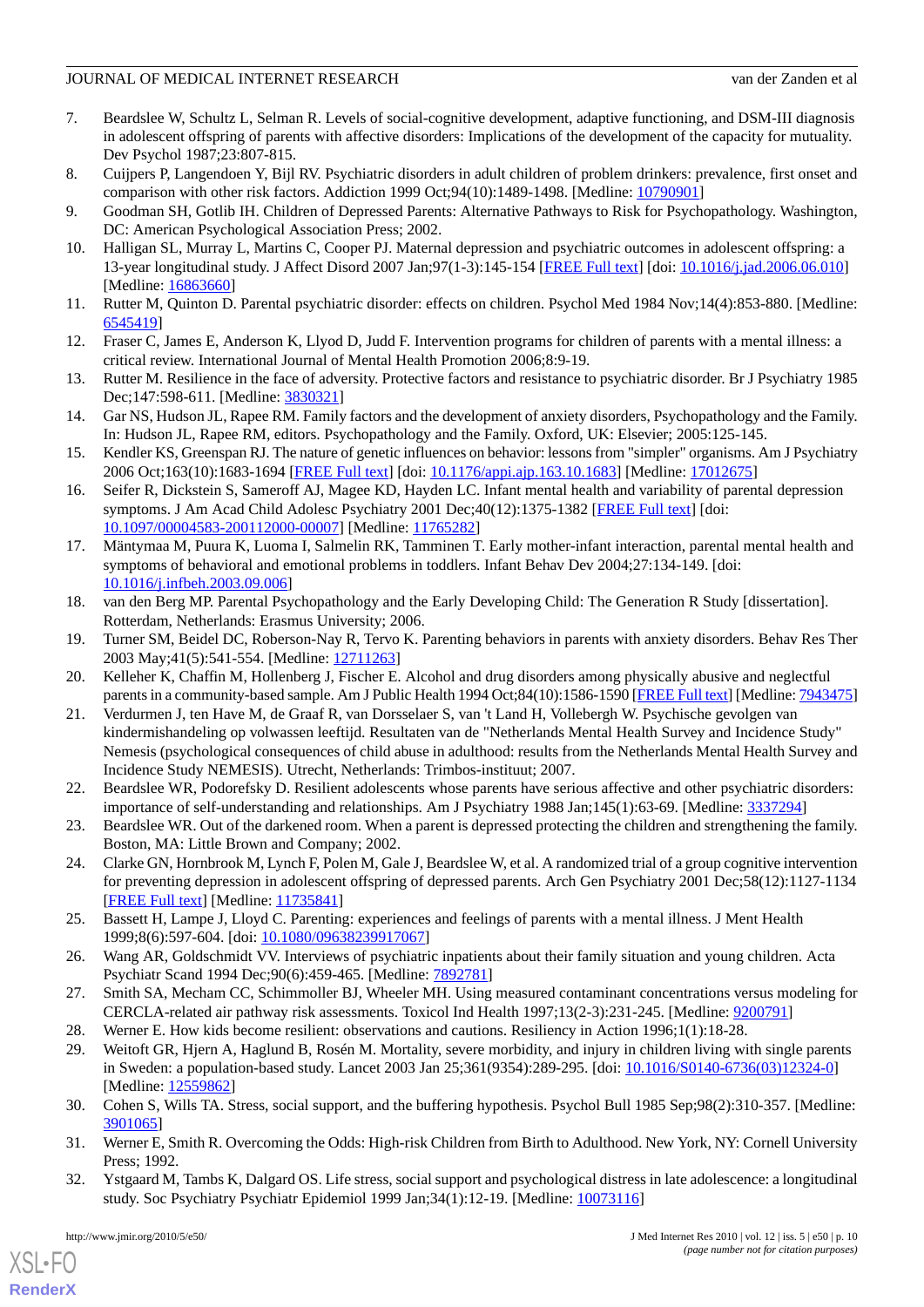- <span id="page-10-0"></span>33. Maton KI, Schellenbach CJ, Leadbeater BJ, Solarz AL. Investing in children, families and communities. Strengths-based research and policy. Washington, DC: American Psychological Association; 2004.
- <span id="page-10-1"></span>34. van Doesum K, Frazer W, Dhondt M. Kinderen van ouders met psychiatrische problemen. Een studie naar preventieve interventies (Children of parents with psychiatric problems: A study of preventive interventions). Utrecht, Netherlands: Trimbos-instituut; 1995.
- <span id="page-10-3"></span><span id="page-10-2"></span>35. Goodman SH, Brumley E. Schizophrenic and depressed mothers: relational deficits in parenting. Dev Psychol 1990;26(1):31-39.
- 36. Thomas R, Zimmer-Gembeck MJ. Behavioral outcomes of Parent-Child Interaction Therapy and Triple P-Positive Parenting Program: a review and meta-analysis. J Abnorm Child Psychol 2007 Jun;35(3):475-495. [doi: [10.1007/s10802-007-9104-9\]](http://dx.doi.org/10.1007/s10802-007-9104-9) [Medline: [17333363](http://www.ncbi.nlm.nih.gov/entrez/query.fcgi?cmd=Retrieve&db=PubMed&list_uids=17333363&dopt=Abstract)]
- 37. Sanders MR, Markie-Dadds C, Turner KMT. Parenting Research and Practice Monograph. 2003. Theoretical, scientific and clinical foundations of the Triple P-Positive Parenting Program: a population approach to the promotion of parenting competence URL: [http://www.pfsc.uq.edu.au/papers/Monograph\\_1.pdf](http://www.pfsc.uq.edu.au/papers/Monograph_1.pdf) [accessed 2010-08-08] [[WebCite Cache ID](http://www.webcitation.org/

                                                5sDWHf1Y1) [5sDWHf1Y1\]](http://www.webcitation.org/

                                                5sDWHf1Y1)
- 38. Sanders MR, Markie-Dadds C, Tully LA, Bor W. The triple P-positive parenting program: a comparison of enhanced, standard, and self-directed behavioral family intervention for parents of children with early onset conduct problems. J Consult Clin Psychol 2000 Aug;68(4):624-640. [Medline: [10965638](http://www.ncbi.nlm.nih.gov/entrez/query.fcgi?cmd=Retrieve&db=PubMed&list_uids=10965638&dopt=Abstract)]
- <span id="page-10-5"></span>39. Serketich WJ, Dumas JE. The effectiveness of behavioral parent training to modify antisocial behavior in children: a meta-analysis. Behavior Therapy 1996;27:171-186. [doi: [10.1016/S0005-7894\(96\)80013-X\]](http://dx.doi.org/10.1016/S0005-7894(96)80013-X)
- <span id="page-10-4"></span>40. de Graaf I, Speetjens P, Smit F, de Wolff M, Tavecchio L. Effectiveness of the Triple P Positive Parenting Program on parenting: a meta-analysis. Fam Relat 2008;57:553-566. [doi: [10.1111/j.1741-3729.2008.00522.x\]](http://dx.doi.org/10.1111/j.1741-3729.2008.00522.x)
- <span id="page-10-6"></span>41. de Graaf I, Speetjens P, Smit F, de Wolff M, Tavecchio L. Effectiveness of the Triple P Positive Parenting Program on behavioral problems in children: a meta-analysis. Behav Modif 2008 Sep;32(5):714-735. [doi: [10.1177/0145445508317134\]](http://dx.doi.org/10.1177/0145445508317134) [Medline: [18475003](http://www.ncbi.nlm.nih.gov/entrez/query.fcgi?cmd=Retrieve&db=PubMed&list_uids=18475003&dopt=Abstract)]
- <span id="page-10-8"></span><span id="page-10-7"></span>42. Saxena S, Jané-Llopis E, Hosman C. Prevention of mental and behavioural disorders: implications for policy and practice. World Psychiatry 2006 Feb;5(1):5-14 [\[FREE Full text\]](http://ukpmc.ac.uk/abstract/MED/16757984) [Medline: [16757984\]](http://www.ncbi.nlm.nih.gov/entrez/query.fcgi?cmd=Retrieve&db=PubMed&list_uids=16757984&dopt=Abstract)
- <span id="page-10-9"></span>43. Göpfert M, Webster J, Seeman MV. Parental Psychiatric Disorder: Distressed Parents and Their Families. Cambridge, UK: Cambridge University Press; 2004.
- <span id="page-10-10"></span>44. Sanders MR, McFarland ML. The treatment of depressed mothers with disruptive children: a controlled evaluation of cognitive behavioural family intervention. Behav Ther 2000;31:89-112. [doi: [10.1016/S0005-7894\(00\)80006-4\]](http://dx.doi.org/10.1016/S0005-7894(00)80006-4)
- <span id="page-10-11"></span>45. Beardslee WR, Versage EM, Wright EJ, Salt P, Rothberg PC, Drezner K, et al. Examination of preventive interventions for families with depression: evidence of change. Dev Psychopathol 1997;9(1):109-130. [Medline: [9089127](http://www.ncbi.nlm.nih.gov/entrez/query.fcgi?cmd=Retrieve&db=PubMed&list_uids=9089127&dopt=Abstract)]
- <span id="page-10-12"></span>46. Barak A, Wander-Schwartz M. Journal of Virtual Environments. 2000. Empirical evaluation of brief group therapy conducted in an Internet chat room URL:<http://construct.haifa.ac.il/~azy/cherapy.htm> [accessed 2010-08-08] [[WebCite Cache ID](http://www.webcitation.org/

                                                5sDWYfwuf) [5sDWYfwuf\]](http://www.webcitation.org/

                                                5sDWYfwuf)
- <span id="page-10-13"></span>47. Gerrits RS, van der Zanden RAP, Visscher RFM, Conijn BP. Master your mood online: a preventive chat group intervention for adolescents. Australian e-Journal for the Advancement of Mental Health 2007;6(3):1-11.
- <span id="page-10-14"></span>48. Taylor TK, Webster-Stratton C, Feil EG, Broadbent B, Widdop CS, Severson HH. Computer-based intervention with coaching: an example using the Incredible Years program. Cogn Behav Ther 2008;37(4):233-246 [[FREE Full text\]](http://ukpmc.ac.uk/abstract/MED/18803072) [doi: [10.1080/16506070802364511\]](http://dx.doi.org/10.1080/16506070802364511) [Medline: [18803072\]](http://www.ncbi.nlm.nih.gov/entrez/query.fcgi?cmd=Retrieve&db=PubMed&list_uids=18803072&dopt=Abstract)
- <span id="page-10-16"></span><span id="page-10-15"></span>49. Neil AL, Batterham P, Christensen H, Bennett K, Griffiths KM. Predictors of adherence by adolescents to a cognitive behavior therapy website in school and community-based settings. J Med Internet Res 2009;11(1):e6 [\[FREE Full text](http://www.jmir.org/2009/1/e6)] [doi: [10.2196/jmir.1050](http://dx.doi.org/10.2196/jmir.1050)] [Medline: [19275982](http://www.ncbi.nlm.nih.gov/entrez/query.fcgi?cmd=Retrieve&db=PubMed&list_uids=19275982&dopt=Abstract)]
- <span id="page-10-17"></span>50. Patterson GR. Coersive Family Process. Eugene OR: Castalia Press; 1982.
- <span id="page-10-20"></span>51. Achenbach TM. Developmental Psychopathology. New York, NY: Wiley; 1982.
- 52. Böszörményi-Nagy I. Grondbeginselen van de contextuele benadering (The foundings of the contextual therapy). Haarlem, Netherlands: De Toorts; 2000.
- <span id="page-10-19"></span><span id="page-10-18"></span>53. Arnold DS, O'Leary SG, Wolff LS, Acker MM. The Parenting Scale: a measure of dysfunctional parenting in discipline situations. Psychol Assess 1993;5:137-144.
- 54. Prinzie P, Onghena P, Hellinckx W. Reexamining the parenting scale: reliability, factor structure, and concurrent validity of a scale for assessing the discipline practices of mothers and fathers of elementary-school-aged children. Eur J Psychol Assess 2007;23(1):24-31. [doi: [10.1027/1015-5759.23.1.24](http://dx.doi.org/10.1027/1015-5759.23.1.24)]
- 55. Prinzie P. Parenting Scale-Flamisch Version. Leuven, Belgium: Katholieke Universiteit Leuven Belgie; 2004.
- 56. Harvey E, Danforth JS, Ulaszek WR, Eberhardt TL. Validity of the parenting scale for parents of children with attention-deficit/hyperactivity disorder. Behav Res Ther 2001 Jun;39(6):731-743. [Medline: [11400716\]](http://www.ncbi.nlm.nih.gov/entrez/query.fcgi?cmd=Retrieve&db=PubMed&list_uids=11400716&dopt=Abstract)
- 57. Irvine AB, Biglan A, Smolkowski K, Ary DV. The value of the Parenting Scale for measuring the discipline practices of parents of middle school children. Behav Res Ther 1999 Feb;37(2):127-142. [Medline: [9990744](http://www.ncbi.nlm.nih.gov/entrez/query.fcgi?cmd=Retrieve&db=PubMed&list_uids=9990744&dopt=Abstract)]
- 58. Reitman D, Currier RO, Hupp SD, Rhode PC, Murphy MA, O'Callaghan PM. Psychometric characteristics of the Parenting Scale in a head start population. J Clin Child Psychol 2001 Dec;30(4):514-524. [Medline: [11708239\]](http://www.ncbi.nlm.nih.gov/entrez/query.fcgi?cmd=Retrieve&db=PubMed&list_uids=11708239&dopt=Abstract)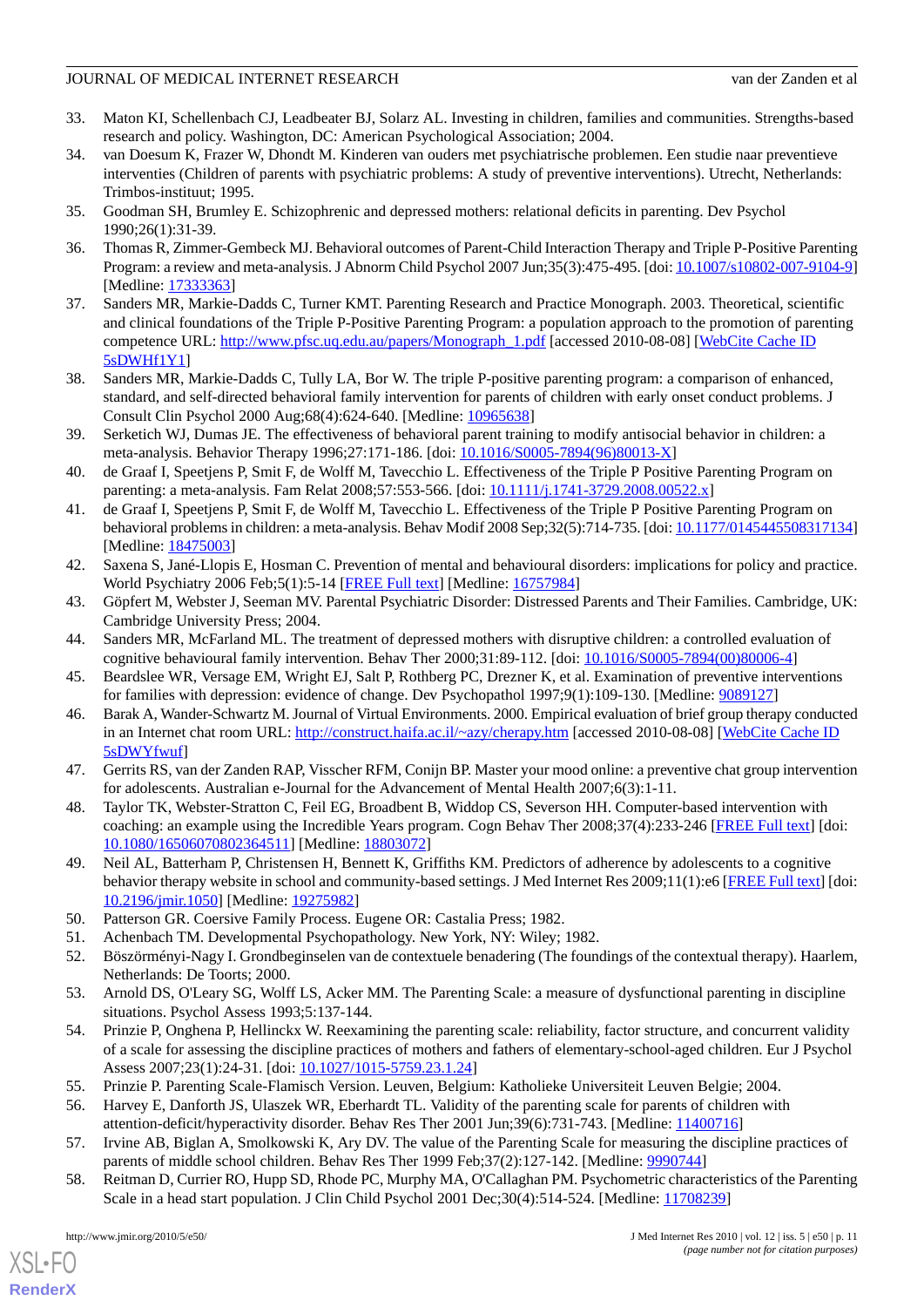- <span id="page-11-0"></span>59. Rhoades KA, O'Leary SG. Factor structure and validity of the parenting scale. J Clin Child Adolesc Psychol 2007;36(2):137-146. [doi: [10.1080/15374410701274157\]](http://dx.doi.org/10.1080/15374410701274157) [Medline: [17484687\]](http://www.ncbi.nlm.nih.gov/entrez/query.fcgi?cmd=Retrieve&db=PubMed&list_uids=17484687&dopt=Abstract)
- <span id="page-11-1"></span>60. de Brock AJLL, Vermulst AA, Gerris JRM, Abidin RR. Nijmeegse ouderlijke stress index: meetinstrument voor de vaststelling van stress bij opvoeders: een uitgebreide versie (NOSI) voor psychodiagnostische doeleinden en een verkorte versie (NOSIK) voor signaleringsdoeleinden (NOSI/NOSIK). (Nijmegen's Parental Stress Index: questionnaire for parental stress. An expanded version for psychodiagnostic purpose (NOSI) and the abbreviated version for screenings purpose (NOSI/NISIK). Lisse, Netherlands: Swets & Zeitlinger; 1992.
- <span id="page-11-3"></span><span id="page-11-2"></span>61. Dumka LE, Stoerzinger HD, Jackson KM, Roosa MW. Examination of the cross-cultural and cross-language equivalence of the Parenting Self-Agency Measure. Fam Relat 1996;45(2):216-222.
- 62. Goodman R. The Strengths and Difficulties Questionnaire: a research note. J Child Psychol Psychiatry 1997 Jul;38(5):581-586. [Medline: [9255702\]](http://www.ncbi.nlm.nih.gov/entrez/query.fcgi?cmd=Retrieve&db=PubMed&list_uids=9255702&dopt=Abstract)
- 63. van Widenfelt BM, Goedhart AW, Treffers PD, Goodman R. Dutch version of the Strengths and Difficulties Questionnaire (SDQ). Eur Child Adolesc Psychiatry 2003 Dec;12(6):281-289. [doi: [10.1007/s00787-003-0341-3\]](http://dx.doi.org/10.1007/s00787-003-0341-3) [Medline: [14689260](http://www.ncbi.nlm.nih.gov/entrez/query.fcgi?cmd=Retrieve&db=PubMed&list_uids=14689260&dopt=Abstract)]
- <span id="page-11-4"></span>64. Muris P, Meesters C, van den Berg F. The Strengths and Difficulties Questionnaire (SDQ)--further evidence for its reliability and validity in a community sample of Dutch children and adolescents. Eur Child Adolesc Psychiatry 2003 Jan;12(1):1-8. [doi: [10.1007/s00787-003-0298-2](http://dx.doi.org/10.1007/s00787-003-0298-2)] [Medline: [12601558\]](http://www.ncbi.nlm.nih.gov/entrez/query.fcgi?cmd=Retrieve&db=PubMed&list_uids=12601558&dopt=Abstract)
- <span id="page-11-5"></span>65. Muris P, Meesters C, Eijkelenboom A, Vincken M. The self-report version of the Strengths and Difficulties Questionnaire: its psychometric properties in 8- to 13-year-old non-clinical children. Br J Clin Psychol 2004 Nov;43(Pt 4):437-448. [doi: [10.1348/0144665042388982\]](http://dx.doi.org/10.1348/0144665042388982) [Medline: [15530213\]](http://www.ncbi.nlm.nih.gov/entrez/query.fcgi?cmd=Retrieve&db=PubMed&list_uids=15530213&dopt=Abstract)
- <span id="page-11-6"></span>66. Goedhart A, Treffers F, van Widenfelt B. Vragen naar psychische problemen bij kinderen en adolescenten: de Strenghts and Difficulties Questionnaire (SDQ) (Asking for the psychological problems of children and adolescents). Maandblad Geestelijke Volksgezondheid 2003;58:1018-1035.
- <span id="page-11-8"></span><span id="page-11-7"></span>67. Stata Corporation. Stata Statistical Software. College Station, Texas; 2005. Release 9.1 URL: <http://www.stata.com/> [accessed 2010-11-03] [\[WebCite Cache ID 5ty1CASru](http://www.webcitation.org/

                                                5ty1CASru)]
- <span id="page-11-9"></span>68. Lipsey MW. Design sensitivity: statistical power for experimental research. Newbury Park, CA: Sage; 1990.
- 69. Lipsey MW, Wilson DB. The efficacy of psychological, educational, and behavioral treatment. Confirmation from meta-analysis. Am Psychol 1993 Dec;48(12):1181-1209. [Medline: [8297057](http://www.ncbi.nlm.nih.gov/entrez/query.fcgi?cmd=Retrieve&db=PubMed&list_uids=8297057&dopt=Abstract)]
- <span id="page-11-11"></span><span id="page-11-10"></span>70. Bifulco A, Moran P, Jacobs C, Bunn A. Problem partners and parenting: exploring linkages with maternal insecure attachment style and adolescent offspring internalizing disorder. Attach Hum Dev 2009 Jan;11(1):69-85. [doi: [10.1080/14616730802500826\]](http://dx.doi.org/10.1080/14616730802500826) [Medline: [19197704\]](http://www.ncbi.nlm.nih.gov/entrez/query.fcgi?cmd=Retrieve&db=PubMed&list_uids=19197704&dopt=Abstract)
- 71. van Dulmen S, Sluijs E, van Dijk L, de Ridder D, Heerdink R, Bensing J. Patient adherence to medical treatment: a review of reviews. BMC Health Serv Res 2007;7(1):55 [\[FREE Full text\]](http://ukpmc.ac.uk/abstract/MED/17439645) [doi: [10.1186/1472-6963-7-55](http://dx.doi.org/10.1186/1472-6963-7-55)] [Medline: [17439645\]](http://www.ncbi.nlm.nih.gov/entrez/query.fcgi?cmd=Retrieve&db=PubMed&list_uids=17439645&dopt=Abstract)
- 72. Tick NT, van der Ende J, Verhulst FC. Twenty-year trends in emotional and behavioral problems in Dutch children in a changing society. Acta Psychiatr Scand 2007 Dec;116(6):473-482. [doi: [10.1111/j.1600-0447.2007.01068.x](http://dx.doi.org/10.1111/j.1600-0447.2007.01068.x)] [Medline: [17997726](http://www.ncbi.nlm.nih.gov/entrez/query.fcgi?cmd=Retrieve&db=PubMed&list_uids=17997726&dopt=Abstract)]

# **Abbreviations**

**COPMI:** children of parents with mental illness **DSM:** Diagnostic and Statistical Manual of Mental Disorders **FPI:** Preventive Family Intervention **OOO:** Ouderlijke Opvattingen over Opvoeding (parental perceptions of parenting questionnaire) **PS:** Parenting Scale **SDQ:** Strengths and Difficulties Questionnaire

*Edited by H Christensen; submitted 30.10.09; peer-reviewed by D Kavanagh, A Calear; comments to author 10.02.10; revised version received 07.04.10; accepted 12.04.10; published 19.12.10*

*Please cite as: van der Zanden RAP, Speetjens PAM, Arntz KSE, Onrust SA Online Group Course for Parents With Mental Illness: Development and Pilot Study J Med Internet Res 2010;12(5):e50 URL: <http://www.jmir.org/2010/5/e50/> doi: [10.2196/jmir.1394](http://dx.doi.org/10.2196/jmir.1394) PMID: [21169178](http://www.ncbi.nlm.nih.gov/entrez/query.fcgi?cmd=Retrieve&db=PubMed&list_uids=21169178&dopt=Abstract)*